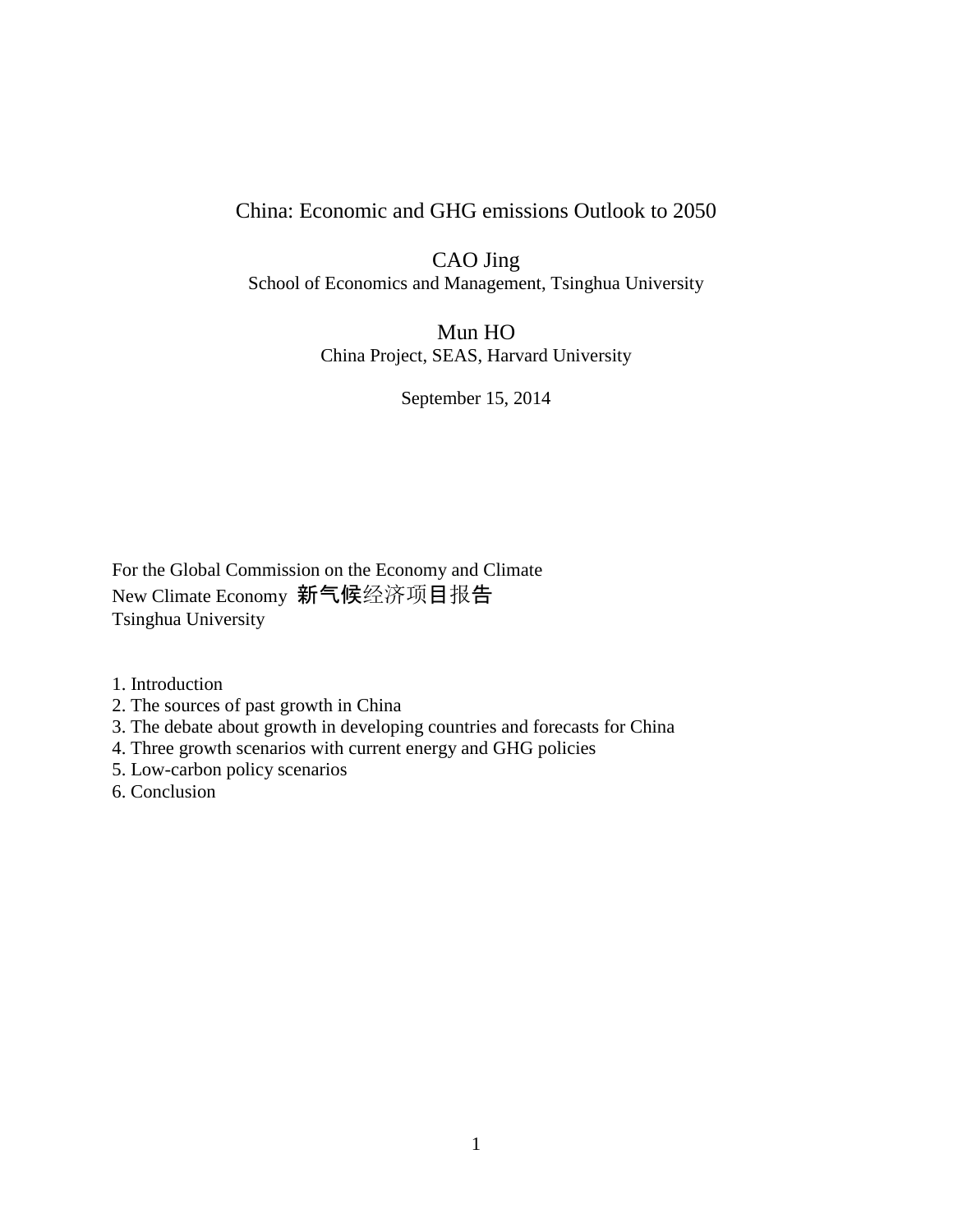#### **1 Introduction**

The New Climate Economy project to identify the opportunities for strengthening economic growth and climate performance has a major Work Area for China given the large contribution to the world economy and greenhouse gas emissions by China. This Work Area recognizes the intimate link between CO2 emissions and local pollution that is of great concern in China and calls for scenario analysis of economic growth, energy consumption, air quality and greenhouse gas (GHG) emissions. The Tsinghua University research group responsible for this Work Area has organized a research framework consisting of the following elements: a) economics, b) energy systems, c) air pollutant emissions and GHG, d) atmospheric science and air quality.

It is often useful to break down the factors driving energy consumption growth to (a) growth in aggregate output (GDP), (b) changes in the industry composition of aggregate output, and (c) changes in technology used to make industry output. By composition of output (or structure of the economy) we mean the relative sizes of the different industries; agriculture, food manufacturing, iron and steel, communications, etc. Changes among more finely classified industries would also affect energy consumption, e.g., animal production versus crop production, or air transportation versus rail transportation. "Technology" refers to all aspects of production methods including capital intensity, choice of energy type, scale of operation, degree of outsourcing, etc.

The above three economic factors driving total energy use and the mix of energy, in turn, are affected by domestic policies, as well as external factors such as world fossil fuel prices. Domestic policies would, in particular, include economic and energy policies, as well as trade policies. Total energy use and the mix of fuels, in turn, drive pollutant emissions and environmental quality Air quality, of course, is also determined by domestic environmental policies as well as depositions from other countries.

Economic performance is thus the first point for the analysis of carbon emissions and air quality, and the sustainability of current economic growth patterns is of great concern for many world leaders, including the Chinese government. Will the world run out of mineral resources such as iron and fossil fuels, or run out of natural resources such as water, arable land, forests and fisheries, or will the environment be so degraded as to be fatal to human life? As a result of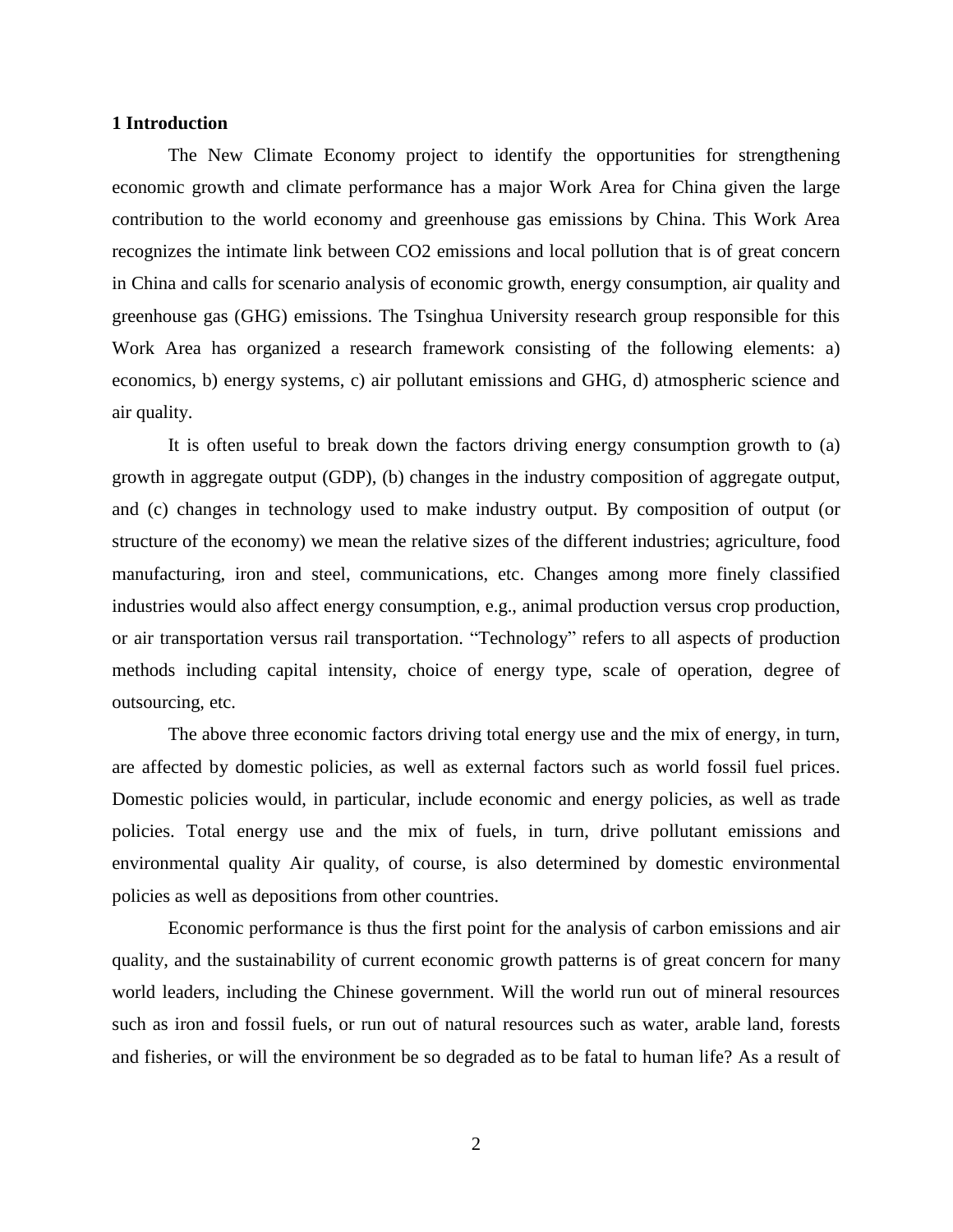such concerns many governments and global institutions such as the United Nations and the World Bank, have begun to focus on "green growth."

While there is no consensus definition of green growth, it is generally thought to be economic growth that is environmentally sustainable, and which is an essential component of sustainable development<sup>1</sup>. The World Bank says that green growth "can be thought of as economic growth that is environmentally sustainable, … [and] that is efficient in its use of natural resources, clean in that it minimizes pollution and environmental impacts, and resilient in that it accounts for natural hazards and the role of environmental management and natural capital in preventing physical disasters" (World Bank 2012, page 30). UNEP (2011) says that "a green economy is low carbon, resource efficient, and socially inclusive," and World Bank (2012) also recognizes that low-carbon development is part of the green growth agenda.

There are two well-known interlinked aspects to this relation between low-carbon development and green growth. The burning of fossil fuels generates particulate matter, sulfur dioxide, NOx and other emissions that make the air hazardous for human health, and it also generates carbon dioxide, a greenhouse gas that raises climate change risks. How do these aspects affect economic performance? As explained in Ho and Wang (2014), it is helpful to think of economic output as a function of physical capital, labor, natural capital and "technology." Natural capital would include mineral resources, forests, fisheries, clean air, etc. A green growth strategy would affect all four of these inputs.

A low-carbon development path which reduces air pollution would reduce the number of sick or dead workers, and reduce the damages to physical capital such as buildings and equipment. It also reduces damages to natural capital such as the impact of acid rain of fisheries. That is, lower pollution leads to lower repair costs and higher economic output. Policies such as energy efficiency standards would affect "technology", i.e., change the production methods, types of equipment and types of fuel. There is a debate about whether these innovations in technology are cost effective; the Porter hypothesis suggest that the changes triggered by government energy policies reduce both energy consumption and total production costs. While

 $1$  Ho and Wang (2014) discuss the origin and interpretations of the green growth concept and its relation to sustainable development. The broader concept of sustainable development was defined by the Brundtland Report in 1987 as development that "meets the needs of the present without compromising the ability of future generations to meet their own needs." It includes three pillars – economic development, environmental protection and meeting the needs of the poor.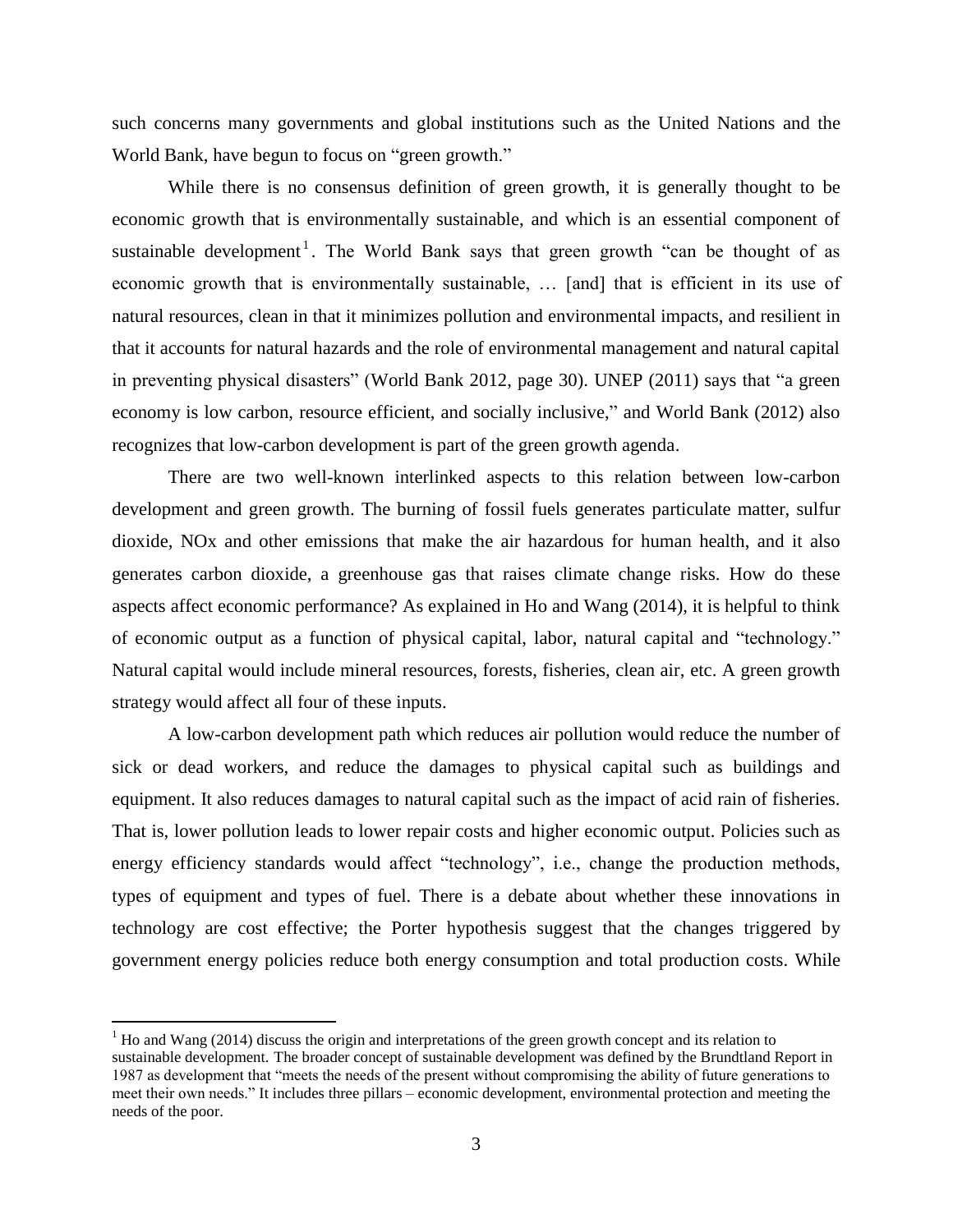the evidence of this win-win outcome is unclear, it is clear that policies do affect technology choices, and thus emissions of local pollutants and CO2.

The discussion in the green growth literature points to many policy instruments to achieve a low-carbon path. These include carbon prices, energy efficiency standards, renewable portfolio standards, subsidies for research and development, and reducing market failures. We do not discuss these policies here but note that environmental protection policies have a complicated relation to GHG targets. A policy to reduce coal use to reduce air pollution would reduce CO2. A policy to require flue-gas desulfurization equipment would require more electricity and thus generate more CO2. A coherent green growth strategy should thus take into account all these aspects of energy use and emissions. A comprehensive analysis of policy should thus also take these multiple channels of interaction into account.

In this report we consider several economic growth and policy scenarios in our analysis of energy consumption and emissions. We begin by discussing the economy – the outlook for economic growth and changes in the structure of the economy. We describe how policies, consumer preferences and external conditions, affect economic growth, industry structure and GHG emissions over the period 2012-2050.

We are thus interested in fairly long-term projections, forecasts that involve a great deal of uncertainty given the long horizon. There are vigorous debates, inside and outside China, about both near-term and long-term prospects for economic growth; ranging from the optimistic outlook of "8% growth for many more years" to "prolonged middle income trap" to "renewed global economic crisis." We discuss these debates in Section 3 after reviewing the sources of growth in China in Section 2. Given this lack of a clear consensus forecast, the Tsinghua research group has decided to do a scenario analysis with three distinct base cases for economic growth. In our Central case, GDP growth decelerates to 4.6% per year during 2020-2030 from the current 7 to 8% rate; in the Optimistic case it slows only to 5.6%; and in the Pessimistic case there is a sharp deceleration to 3.6%. However, even in the Pessimistic case, China escapes the middle-income trap given the current definition of high-income as elaborated in Section 3.

In the sections below we describe the assumptions regarding population growth, productivity growth, savings rates, changes in the structure of consumer and industry demand, and changes in other external factors that generate these three growth scenarios. The growth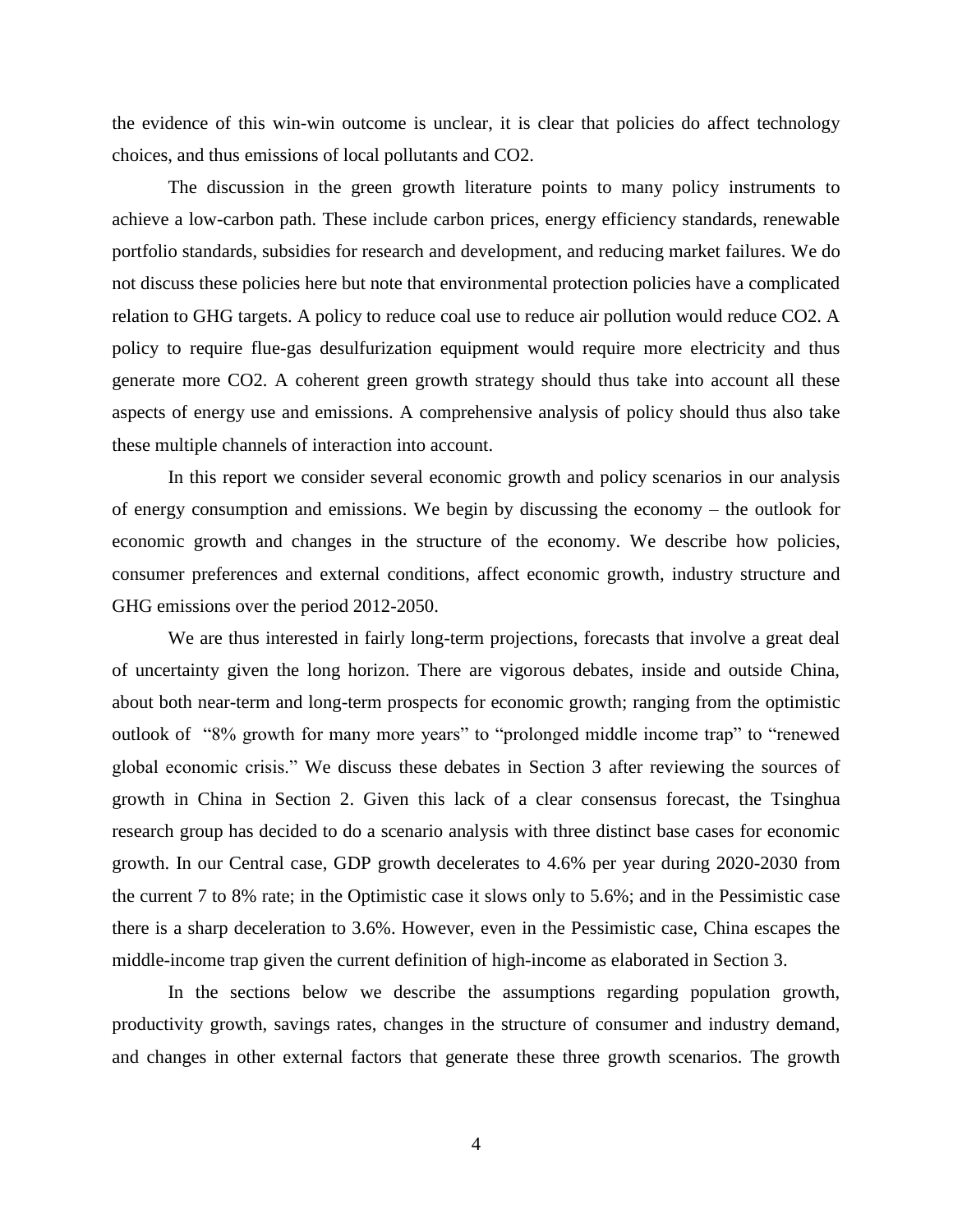projections are made using a multi-sector economic growth model of China that has been used to analyze environmental policy (Cao, Ho and Jorgenson 2013).

As noted, economic activity and GHG emissions are directly affected by all types of public policies. In these base cases we assume that energy and carbon control policies are those which will achieve the carbon intensity target announced by the government in late 2009 at the United Nations Framework Convention on Climate Change (UNFCCC) meeting. That is, achieving a 40-45% reduction in the carbon intensity (carbon emissions per unit GDP) by 2020 compared to the 2005 level. We also assume that the environmental policies in the  $12<sup>th</sup>$  Five-year plan are continued, these include the targets for sulfur dioxide.

We then examine a low-carbon policy that targets total carbon emissions from fossil fuels and cement production so that they peak around 2030. At that point CO2 emissions are 13% lower than in the no-policy base case. While this is a relatively ambitious target we believe it is a reasonable case to consider. As a comparison, the "450 Scenario" of the International Energy Agency's *Redrawing the Energy-Climate Map* (IEA 2013) requires a 50% reduction in CO2 emissions by 2030 compared to our base case. Such a scenario requires extremely high carbon prices and large changes in the energy system. Our policy only requires a tax of 23 yuan per ton of CO2 in 2030, gradually rising to 68 yuan per ton. We estimate that the cost of such a policy to be 0.5-0.8 percent of GDP.

### **2. The sources of past growth in China**

Before we discuss the projections of future economic growth, it would be useful to review the drivers of growth in China since the reforms started in 1978. Even in discussions of the past, there are debates about the main factors driving growth. While there is a consensus that reform policies and the opening up to the rest of the world were key general factors for China's rapid growth since 1978, there is disagreement about the details. We do not review the entire debate here but focus on a simpler question – what are the proximate sources of growth in the post-1978 period?

The simplest workhorse model of economic growth expresses aggregate output (or GDP) as a function of capital, labor, and "total factor productivity (TFP)", or  $Y_t = f(K_t, L_t, A_t)$ . Capital includes structures, equipment, land and even intangible assets such as patents and software. The TFP term is often referred to as the productivity residual, or what we cannot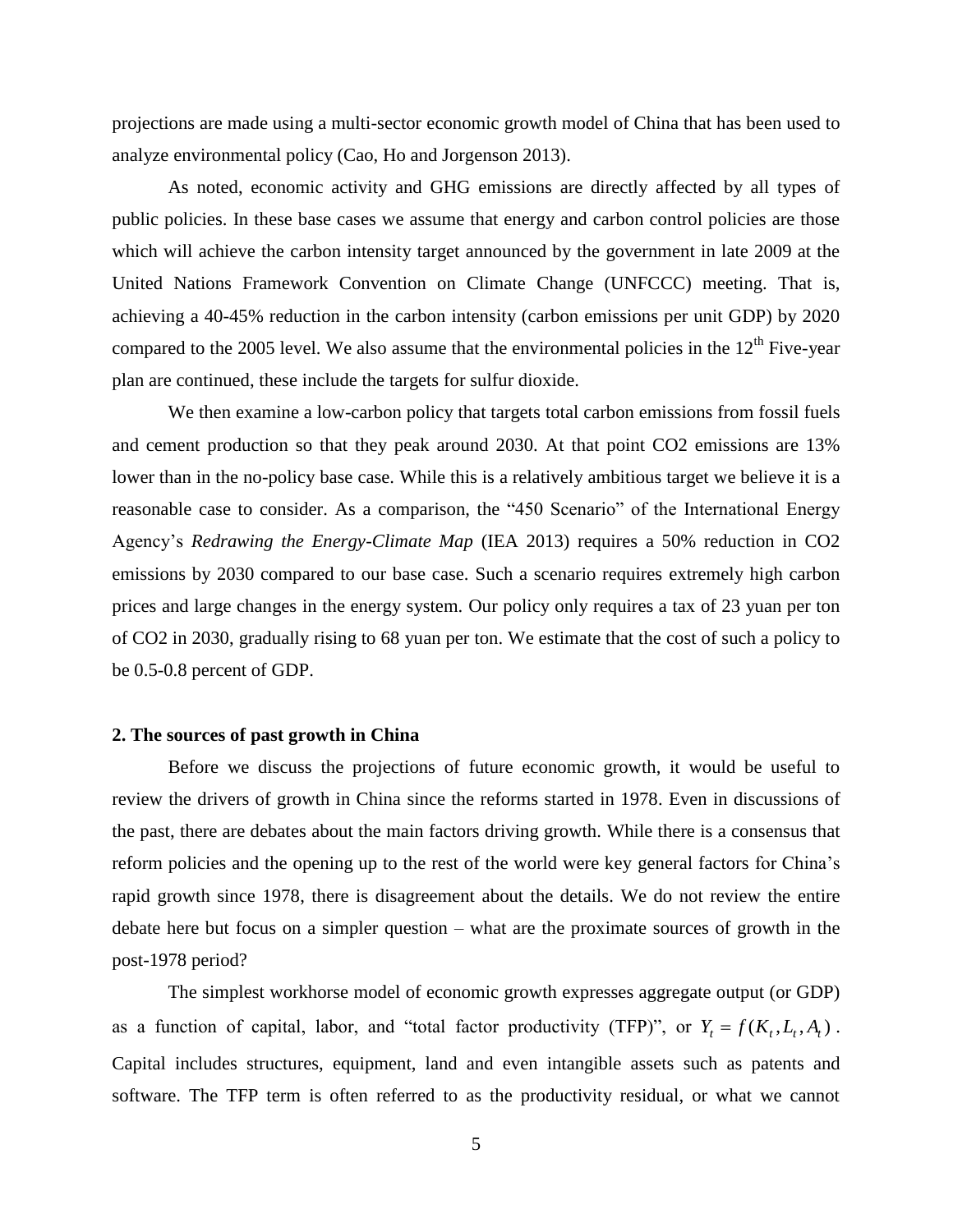explain specifically about output growth. We think of it as encompassing factors such as technological progress, reallocation of capital and labor from one sector to another, network externalities, unmeasured public capital or reduction of market failures over time. The exercise to decompose output growth into capital input growth, labor input growth, TFP and other specific factors is called "growth accounting" or accounting for the sources of growth.

This accounting of aggregate growth is commonly done since it is the easiest first step, however, this simple abstraction leaves many important factors out. Modern economies produce many different goods and services, and for each product, different companies use different technologies to make it. GDP is often calculated as a weighted sum of the commodities in final demand<sup>2</sup>, or equivalently, as the weighted sum of the value added of each sector<sup>3</sup>. The changing composition of final demand (e.g. more consumption and less investment), or a change in the composition of commodities making up final demand, or a change in the prices of the commodities, given the same total number of workers and machines, will change real GDP. Equivalently, a change in the industry structure, i.e. a change in the proportion of workers and capital in the different sectors, will change GDP. A more detailed accounting of the sources of growth will thus include the impact of these changes in addition to the capital, labor and TFP identified in the simple aggregate accounting.

In the measurement of labor input some studies would simply use the number of workers while others distinguish between the types of workers and use a measure of labor input that takes the quality, or human capital, into account. Similarly, some studies use the value of total capital stock to measure capital input, while others recognize that different assets have different useful lifetimes. The studies using the simpler measures will usually estimate higher rates of TFP growth since the improvement in labor quality will be part of this residual.

Capital, labor and TFP are the proximate sources of growth, one needs a theory of why capital and labor grew at the rates they did, and a whole academic industry is built around trying to explain the TFP residual in terms of the specific factors noted above. We defer the discussions of these theories and begin by first reporting the growth accounting results for the simplest

 $2^2$  Final demand is composed of Consumption, Government consumption, Investment, Exports less Imports, and it is to be distinguished from "intermediate demand." Intermediate demand refers to commodities purchased by enterprises to produce final goods, for example, the steel used to make cars, or the fuel to run the train. GDP only counts the value of cars produced and does not double count the steel embodied in them.

 $3$  The value added of, say, the automobile manufacturing industry, is the value of automobiles produced less the purchases of intermediate inputs. Value added has 3 components, the part due to labor, the part due to capital and indirect business taxes.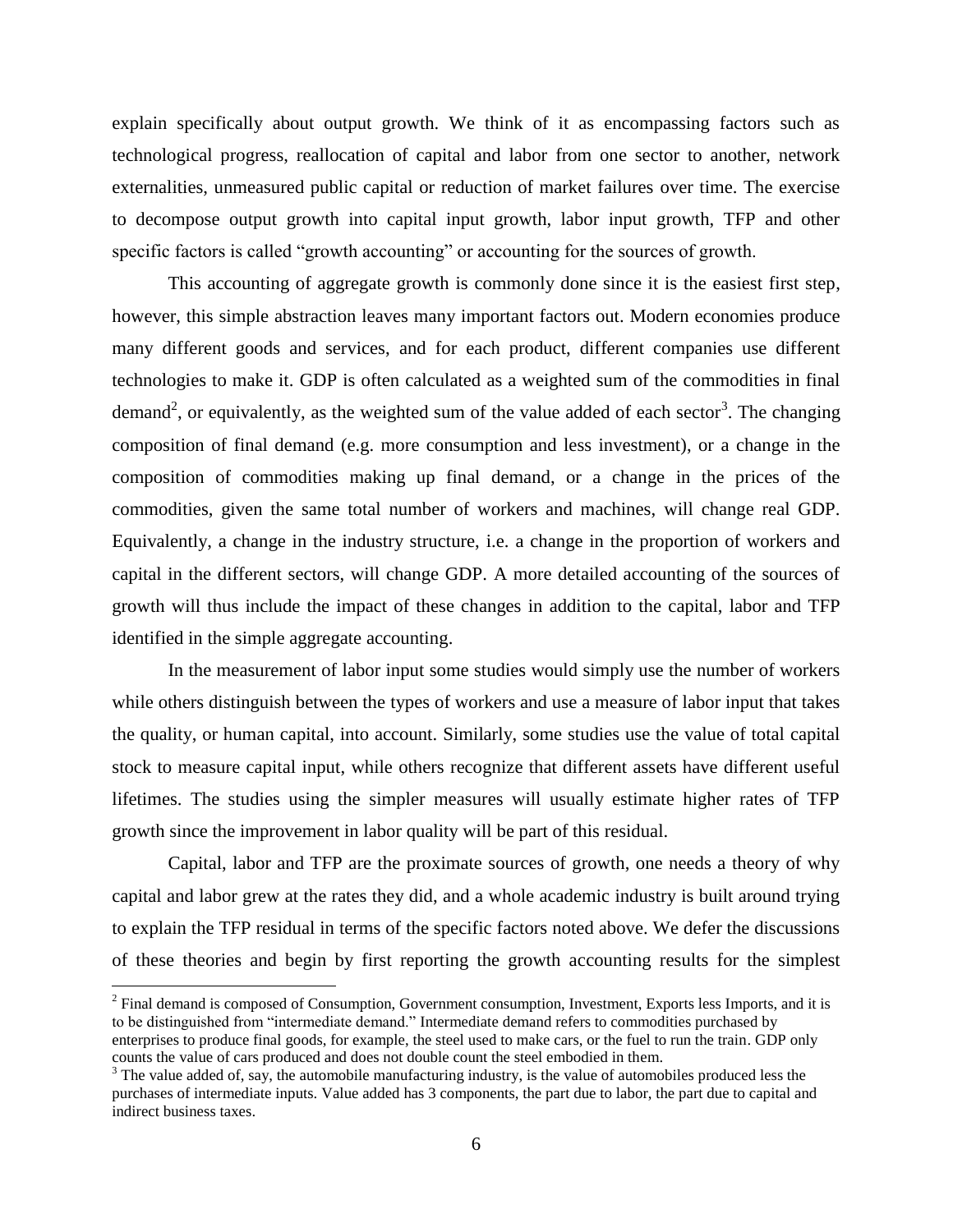aggregate model like that specified above in subsection (a). We next report, in (b), the growth accounts that take into account the detailed industry and commodity structure of the economy.

#### a) Aggregate growth accounting

The results from seven studies of the sources of growth using aggregate data are summarized in Table 1. Chow and Li (2002) find a positive TFP growth of 3.0% in the postreform period, 1978-98, with capital input growth contributing 5.1 percentage points and labor input contributing 1.2 points. That is, of the GDP growth of 9.35% during this period, total factor productivity accounted for 32% and capital for 55%.

Wang and Yao (2001), in a World Bank study, takes into account labor quality by including data on the number of schooling years. In their central estimate for the 1978-99 period reported in Table 1, they estimated a TFP growth rate of 2.3% per year; of the 9.7% growth rate of GDP, capital contributed 4.7 percentage points and quality-adjusted labor contributed 2.7 points. Using other assumptions about labor income shares, they estimate TFP growth to be the 1.92 to 2.98 range. Islam, Dai and Sakamoto (2006) also adjust for labor quality and estimate that TFP growth to be 2.95% per year during 1978-2002. They also report estimates of TFP for sub-periods which showed a volatile behavior; 5.7% (1978-84), 1.2% (1984-91) and 3.0% (1991- 2002). Lee and Hong (2010) use data from a cross section of countries and make a simple adjustment for human capital. They estimate that for China, over the 1981-2007 period, out of the 9.4% GDP growth rate, capital contributed 4.4 points, labor 0.9 points and TFP 4.1 points.

There are many debates about the quality of the official National Accounts data and a number of studies provide alternative estimates of real GDP growth<sup>4</sup>. Perkins and Rawski (2008) accept the official GDP estimates after 1995 but revise them slightly for the period before 1995. They also adjust for labor quality and estimate aggregate TFP growth at 3.8 percent between 1978 and 2005 and suggest that TFP accounts for 40% of overall growth in these three decades of economic reform. Cao et al. (2009) also adjust the official GDP estimates and put GDP growth at 8.9% for 1982-2000, of this capital input contributed 4.6 percentage points, labor input 1.8 points and TFP growth 2.5 points. The capital input calculation in Cao et al. includes a composition adjustment to the stock of capital.

 $4^4$  See, for example, Ren (1997), Young (2003) and Maddison and Wu (2008).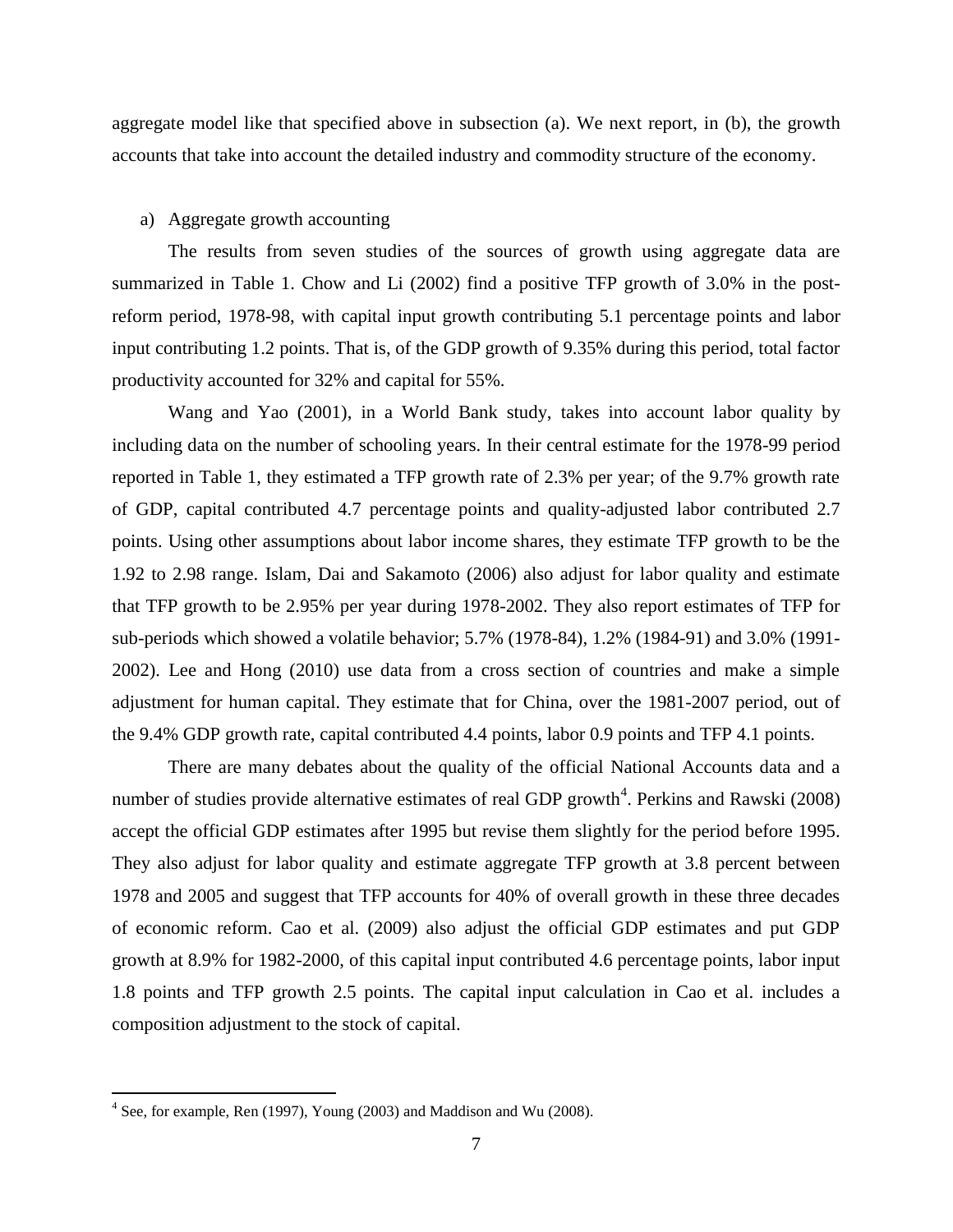Brandt and Zhu (2010) also revise the official data and estimate a lower growth of capital input compared to the official investment data. For the period reform period until the world financial crisis, 1978-2007, the estimate that TFP growth contributed 3.9 percentage points out of an adjusted GDP growth of 9.3% per year<sup>5</sup>. They do not include any adjustment for human capital, so the TFP of 3.9% includes the contribution of human capital accumulation. They also estimated the contribution of the reallocation of factors from agriculture to other sectors and also noted the big difference in performance between the state and non-state sectors.

Finally, World Bank and DRC (2013) does not provide a detail growth accounting but does report that labor productivity was growing at 8.9% per year during 1995-2010, and this forms the basis of their projections for future growth.

 $5$  Brandt and Zhu (2010) only reports output per worker (their Table 1). They also report the growth of labor input and our estimates here are based on our adjustments of their output and capital per worker estimates.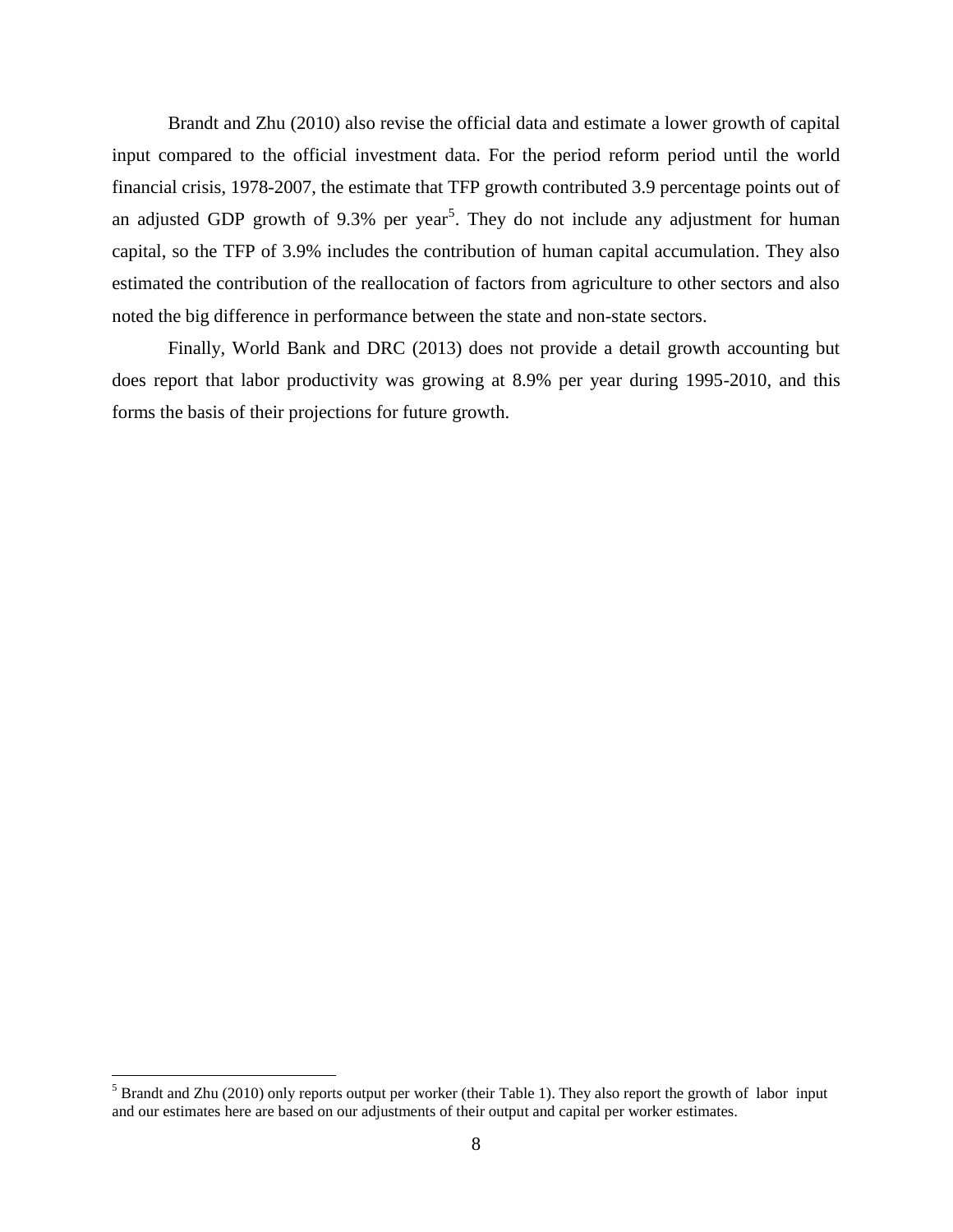|                               |            | WB:        |            |            | Perkins    | ADB:       |               |
|-------------------------------|------------|------------|------------|------------|------------|------------|---------------|
|                               | Chow $&$   | Wang $&$   | Cao et     | Islam et   | &          | Lee $\&$   | <b>Brandt</b> |
|                               | Li         | Yao        | al.        | al.        | Rawski     | Hong       | $&$ Zhu       |
|                               | (2002)     | (2001)     | (2009)     | (2006)     | (2008)     | (2010)     | (2010)        |
|                               | 1978-      | 1978-      | 1982-      | 1991-      | 1978-      | 1981-      | 1978-         |
| Period                        | 1998       | 1999       | 2000       | 2002       | 2005       | 2007       | 2007          |
|                               |            |            | Adj.       |            | Adj.       |            | Adj.          |
| Output variable               | <b>GDP</b> | <b>GDP</b> | <b>GDP</b> | <b>GDP</b> | <b>GDP</b> | <b>GDP</b> | <b>GDP</b>    |
| Output growth $(\%)$          | 9.35       | 9.72       | 8.91       | 9.37       | 9.5        | 9.35       | 9.28          |
| Capital contribution          | 5.10       | 4.69       | 4.57       | 4.27       | 4.2        | 4.42       | 4.51          |
| Labor contribution            | 1.23       | 2.70       | 1.83       | 2.15       | 1.5        | 0.85       | 0.85          |
| Total factor productivity (%) | 3.03       | 2.32       | 2.51       | 2.95       | 3.8        | 4.07       | 3.92          |
|                               |            |            |            |            |            |            |               |

**Table 1. Sources of growth from aggregate studies**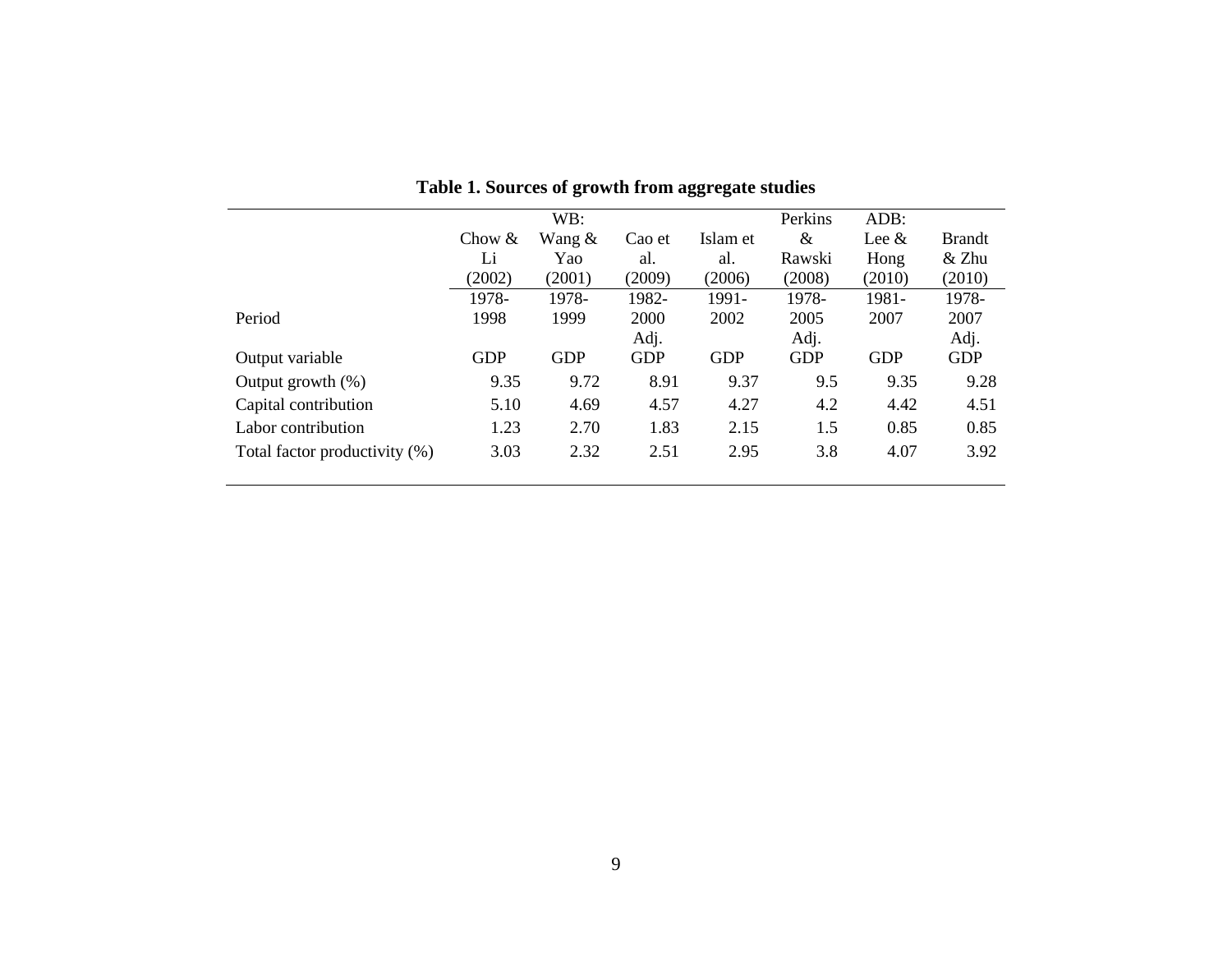### b) Sources of growth at the industry level

 $\overline{a}$ 

The above studies use data on GDP and total capital and labor input and are easier to do and thus more numerous. As we noted, such aggregate studies cannot capture the impact of the changing composition of commodities and the reallocation of workers from agriculture to manufacturing and services, and cannot distinguish the very different rates of productivity growth in the different sectors. Some studies thus create growth accounts at the industry level; they estimate output, capital, labor and intermediate inputs for each industry and calculate the TFP residual from an industry output function,  $Q_{it} = f(K_{it}, L_{it}, M_{it}, tfp_{it})$  for each industry *j*. Studies at the industry level have shown that different industries have very different performances and that productivity growth is dominated by a few industries. GDP growth itself is dominated by the rapidly growing sectors with a falling contribution from shrinking sectors. For the United States, Jorgenson, Ho and Samuels (2011) estimated that the tiny Information Technology producing sector, which is only 3 percent of GDP, contributed more than half of the total factor productivity growth of the whole economy for 1995-2007. It also contributed to 18 percent of GDP growth during the economic boom of  $1995-2000^6$ .

The accounting of the sources of GDP growth using industry accounts becomes more complicated as explained in Cao et al. (2009) study of 33 industries for the 1982-2000 period. GDP is the aggregation over all industries of industry value added, and aggregate TFP growth that was discussed in section (a) above now consists of three components: (a) the TFP growth at the industry level, summed over all industries, (b) reallocation of capital across industries, (c) reallocation of labor. Table 2 reproduces the results, of the 8.9% growth in aggregated industry value added, aggregate TFP contributed 2.5 percentage points. Of this 2.5% growth in aggregate TFP, the weighted sum over industry TFP contributed 2.70 points, the reallocation of capital and labor -0.19 points<sup>7</sup>. Of the sum over industry TFP of 2.70 percentage points, more than twothirds come from the secondary industry (manufacturing, mining and utilities), while the tertiary

 $6$  The industrial productivity records of European countries are described in Mas and Stehrer (2012) and show a similarly large range of performance across industries.

<sup>&</sup>lt;sup>7</sup> The relation between industry TFP and aggregate TFP is explained in Jorgenson, Ho and Stiroh (2005, Chapter 8). Since there are flows of intermediate inputs from one industry to another, the TFP growth of one benefits all industries. The weighted sum of industry TFP's in Table 2 involve weights that add up to more than 1; weights that involve output shares and value-added shares. In an economic system where the typical share of value-added in gross output at the industry level is 0.4, the aggregate TFP growth would be 3.75% when industry TFP growth averages 1.5%.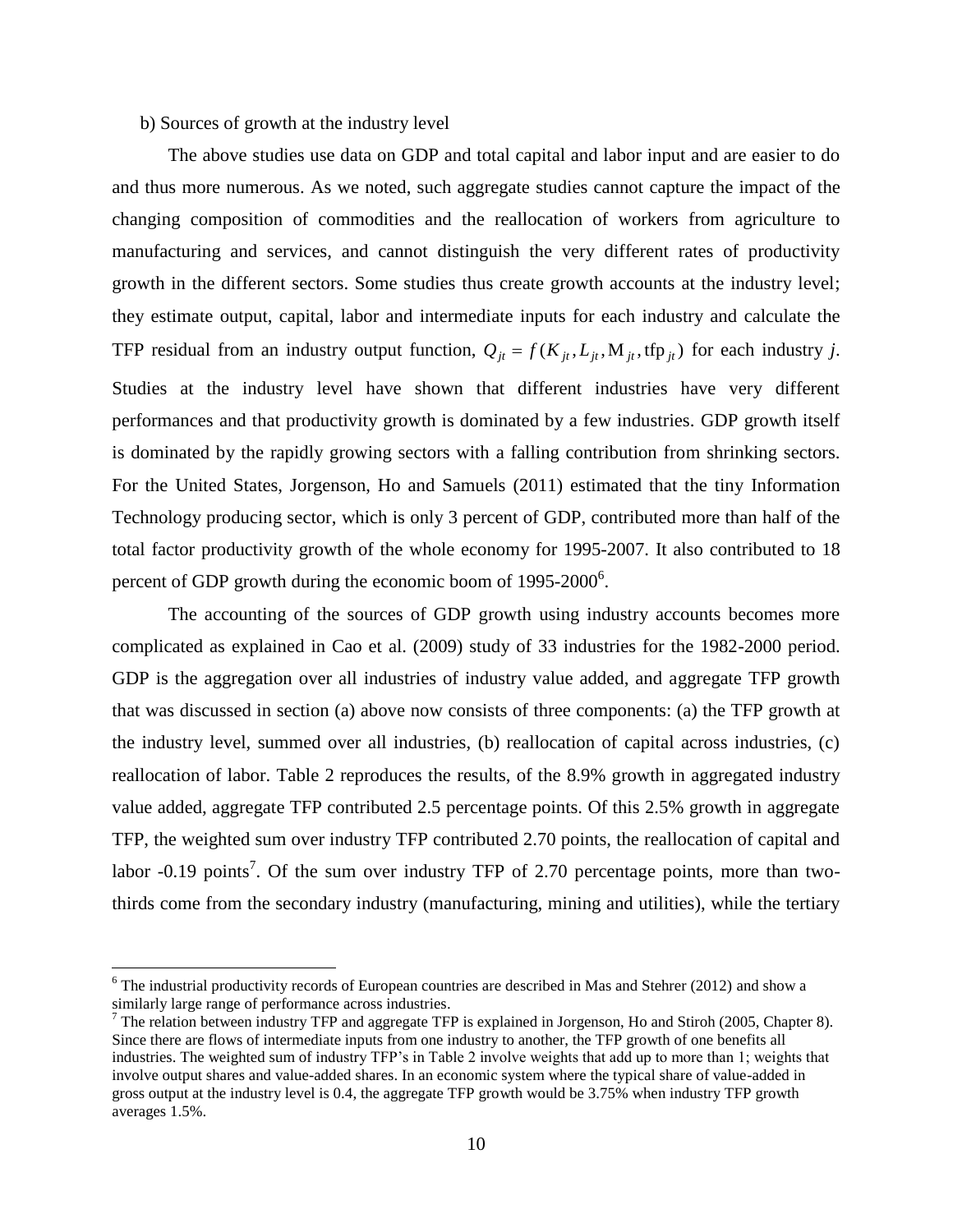sector made a negative contribution. That is, in the 1982-2000 period, total factor productivity growth in services is negative.

The most important industries among the 33 sectors identified contributing positively to TFP growth in China are Agriculture, Machinery, Electrical Machinery and Trade industries. These are the sectors which are large and have higher TFP growth. The most negative contributions to aggregate TFP are from Oil & gas mining, Finance and Private services.

|                                                | 1982-2000 |         |
|------------------------------------------------|-----------|---------|
| Value added aggregating over industry (% p.a.) | 8.91      |         |
| Capital contribution                           | 4.57      |         |
| Labor contribution                             | 1.83      |         |
| <b>Aggregate TFP</b>                           | 2.51      |         |
| Contribution to Aggregate TFP                  |           |         |
| Weighted sectoral TFP                          | 2.70      |         |
| Primary Industry                               |           | 0.91    |
| Secondary Industry                             |           | 2.10    |
| <b>Tertiary Industry</b>                       |           | $-0.31$ |
| Reallocation of capital                        | $-0.17$   |         |
| Reallocation of labor                          | $-0.02$   |         |

**Table 2. Sources of growth by aggregating over industries, Cao et al. (2009)**

There are very few comprehensive studies of productivity at the industry level given the difficulty in collecting such industry data. Wu (2007) considers only the secondary sector and estimated TFP growth in 22 mining, manufacturing and utility industries over the 1980-2005 period. He also finds a wide range of industry TFP estimates ranging from 14.9% per year in Metal Mining, to 5.2% in Textiles, and to -6.7% in Petroleum Refining & Coal Products for the period 1993-2005. Averaging over all the manufacturing industries the TFP growth was 0.1% for 1980-1993 and 7.2% for 1993-2005.

Chen, Jefferson and Zhang (2011) first survey the literature on industry estimates, most of which cover only manufacturing, or secondary industry, only. Some use firm level data while some use only value added data excluding intermediate inputs. Their survey shows a very large range of estimates of the TFP of the secondary industry, from -1.1% (1992-96) to 17% (2000- 05). Chen et al. (2011) also estimate the TFP of the secondary sector using firm level data, and averaging over all firms for the period 1981-2008, they estimate that of the 12.5% growth in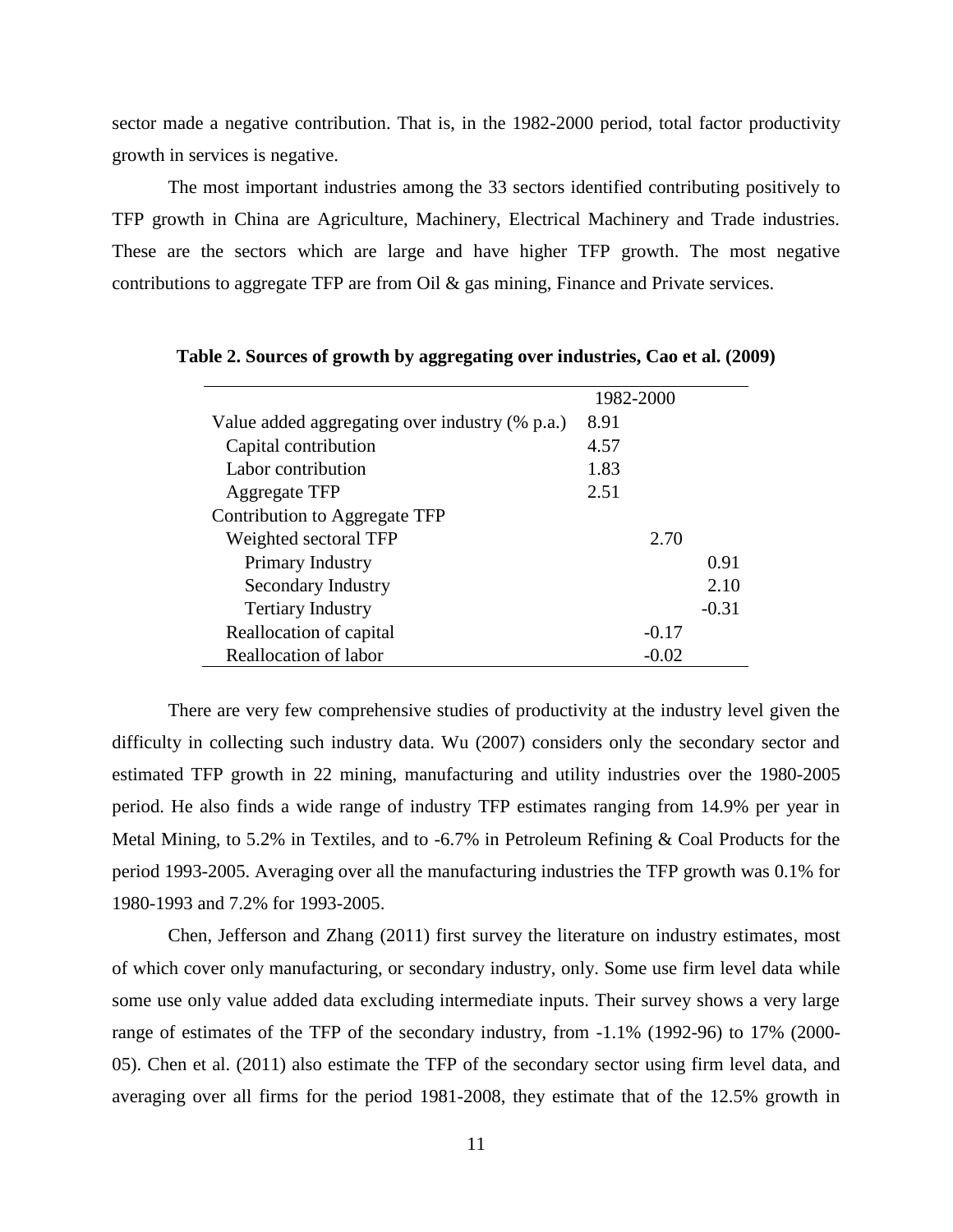industrial value added, aggregate TFP growth contributed 6.7 percentage points. This aggregate TFP consist of a big positive technical improvement of leading firms but a negative contribution from lagging firms, it also includes a positive reallocation effect from the expansion of more productive firms.

#### c) Discussion

We draw the following conclusions from the above growth accounting exercises. One, the growth of capital input from investment is the major source of growth in China in the post-1978 period. Two, total factor productivity growth played a significant role in GDP growth, in the range of 2 to 4 percentage points of the 9 percent or so GDP growth. This TFP growth was, however, quite volatile even at the aggregate level. The growth of labor input, even accounting for improvements in human capital, played a more modest role, about 1 to 2 percentage points. Three, aggregate productivity growth comes from a very wide range of TFP growth at the industry level, with some stellar industries showing rapid TFP improvement and some showing negative growth including the very large tertiary (services) sector. Fourth, the reallocation effect on GDP growth is ambiguous, within each sector there may be a positive effect of reallocating from less productive to more advanced enterprises, but the effect of reallocation of capital and labor between industries (at the 2-digit classification in Cao et al. 2009) may be small or negative.

It is widely expected that the structure of the economy will continue to change with a decreasing share of workers and factors devoted to agriculture and a rising share to services, and within manufacturing a movement from low-skill and low-wage industries to higher-wage ones. Given the lower TFP growth in services compared to agriculture (both in the Chinese experience discussed here, and in the experience in other countries described in Mas and Stehrer 2012) we can expect a negative contribution from this aspect of structural change. The movement from low-skill but high TFP growth industries such as Apparel towards high-skill aerospace and pharmaceuticals industries would have a more uncertain impact on aggregate TFP growth.

The above are the proximate causes of growth, one needs a theory to explain these observations. We need to ask if the allocation of capital was efficient and if policy was properly supportive of innovation that drives part of TFP growth. These questions are part of the debate about the future of Chinese economic growth; will reform improve the allocation of output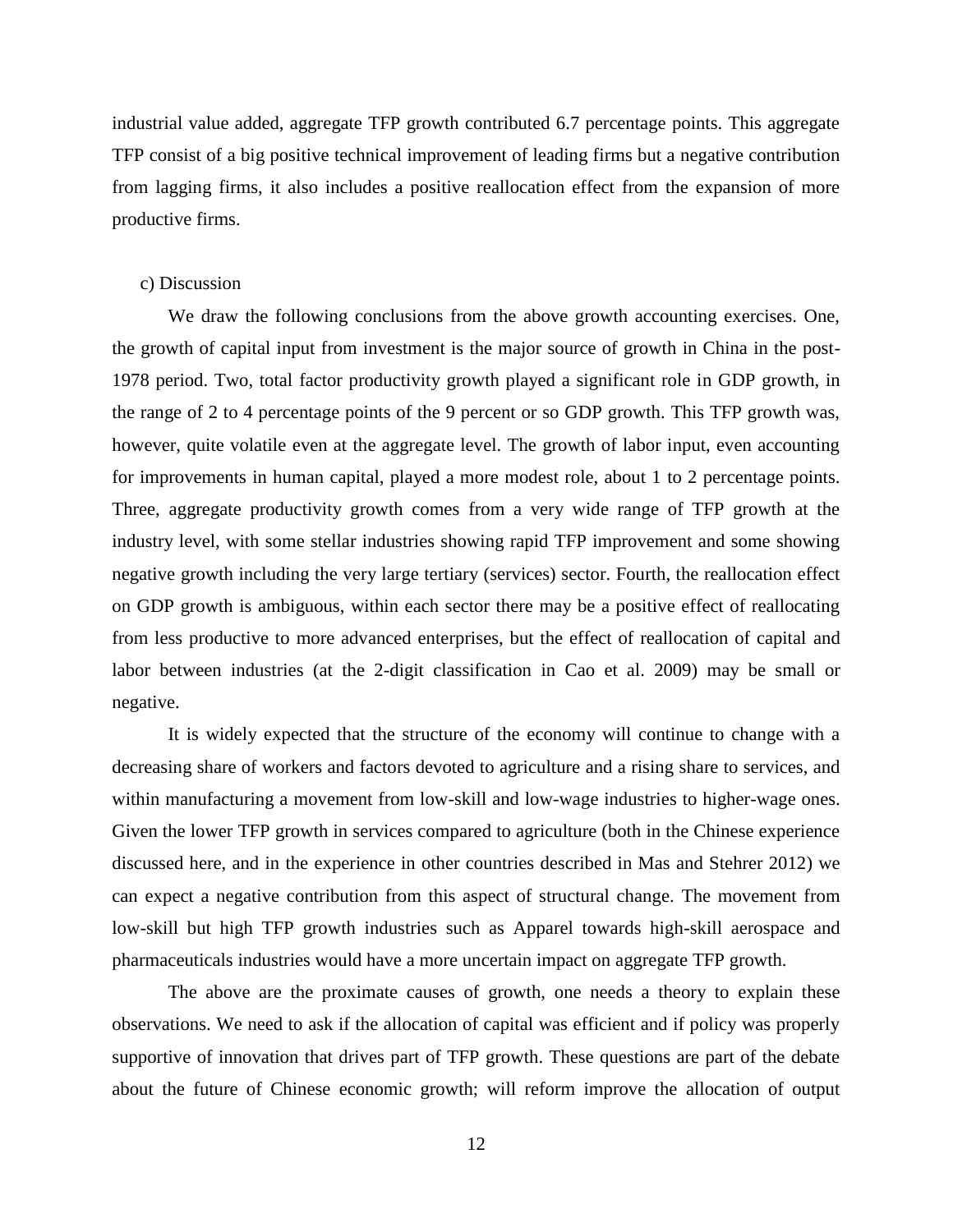between consumption and investment, will reform improve the allocation of capital, and will reform lead to innovation and productivity growth? In the next section we discuss this debate.

#### **3. The debate about growth in developing countries and forecasts for China**

The rapid rate of China's economic growth has been much noted, but we should also point out the relative stability of this growth, according to the official statistics. While there was a sharp slowdown in the crisis of 1989-90, annual GDP growth was between 7.6% and 14.2% during 1992-2013<sup>8</sup>. Over the period 1995-2007, up to the eve of the Global Financial Crisis, it averaged 9.4% per year, and decelerated to 8.6% during 2007-2013. In the most recent two years, 2012 and 2013, GDP growth was 7.7%, the slowest since the aftermath of the 1997 Asian Financial Crisis.

This slowdown in growth in China has engendered much debate about whether it is merely a cyclical phenomenon due to the slow global recovery from the Great Recession, or it is part of a secular trend. This debate about Chinese growth is part of the larger discussion about the slowdown from rapid economic growth of developing countries. The World Bank volume, *An East Asian Renaissance* (Gill and Kharas 2007), has popularized the term "middle-income trap" which refers to the situation where countries are unable to sustain high growth rates that transformed them from poor to middle-income countries, remaining as middle-income for decades without being obviously able to join the high-income club soon. This is a topic that seems to be not only on the minds of economists but of almost every policy maker or analyst interested in China<sup>9</sup>.

Gill and Kharas (2007) noted that a growth strategy based only on investment (capital accumulation) will deliver steadily poorer results with the natural decline in the marginal productivity of capital. That is, when a country is really poor, a unit of investment delivers a very high addition to GDP, but when there is much more capital after two or three decades of investment, the additional unit of investment gives a much lower return. They argue that "Latin America and the Middle East are examples of middle-income regions that, for decades, have

<sup>&</sup>lt;sup>8</sup> Data for the National Accounts are given in the China Statistical Yearbook 2013 for 1978-2012, and the National Bureau of Statistics webpage give updates for 2013; see http://data.stats.gov.cn

 $9$  Eichengreen et al (2012) noted that a Google search in 2012 for the term "middle-income trap" identifies nearly 400,000 pages of references. A search in July 2014 of the more limited phrase "middle-income trap China" generated 401,000 results.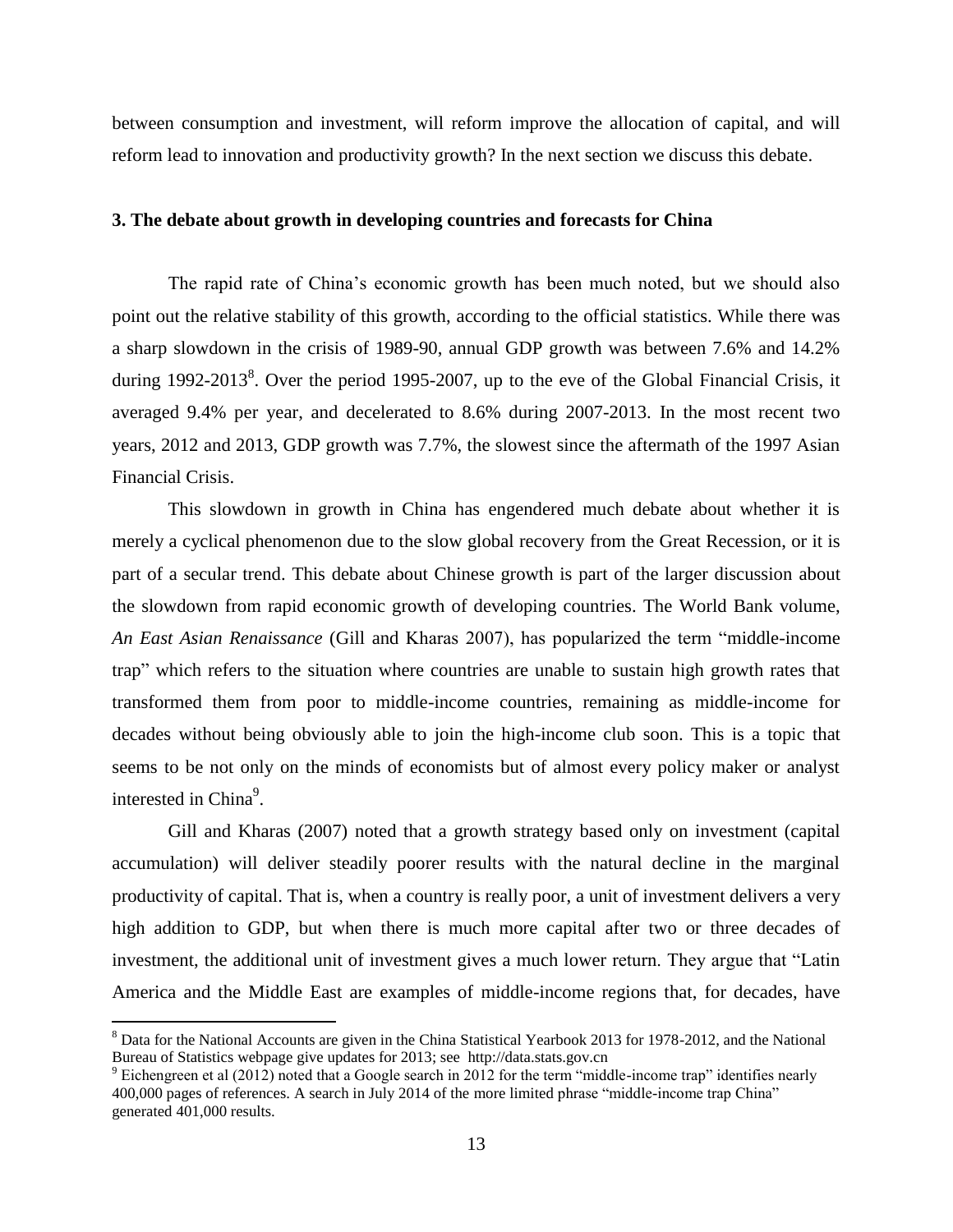been unable to escape this trap." They go on to argue that the successes in East Asia (Korea, Taiwan, Hong Kong, Singapore) may be explained by their shifting "toward growth that is founded on economies of scale," that is, they benefitted from being major producers of electronics, computers and communications which exhibit sizable economies of scale, and from being able to learn the new technologies by being close to the technology innovators in Japan and the U.S.

While this is not the place to review the large literature on the comparison of East Asian development with the rest of the developing world<sup>10</sup>, we briefly describe this middle-income trap phenomenon given the intense interest in it by Chinese policymakers and analysts. The report by World Bank and DRC (2013), *China 2030*, contains a comprehensive discussion of the sources of growth in China in the past and the challenges of developing a new growth strategy for the future. It gives a good summary of the middle-income trap and Figure 1 below reproduces a Figure from it titled "Few economies escape the middle-income trap" (World Bank and DRC 2013, page 12).



**Figure 1. The middle-income trap. Reproduced from World Bank and DRC (2013).**

Source: Heston, Summers, and Aten 2011. Note: PPP - purchasing power parity.

Source: Maddison database

 $10$  See, for example, Elson (2006).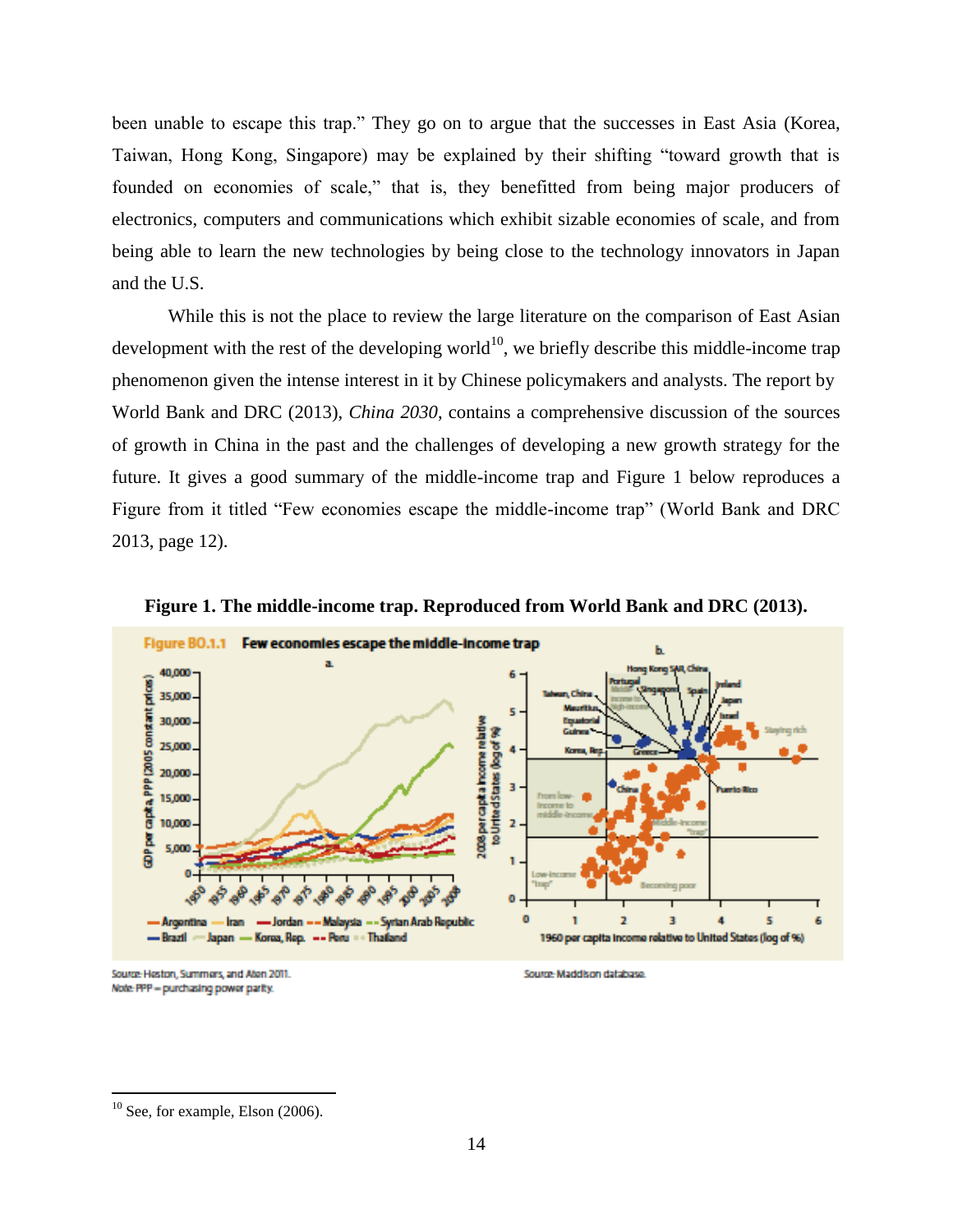In the right panel of Figure 1 the relative income in 2008 is plotted against relative income in 1960. (The incomes are relative to the U.S., and the axes are in logs, so the U.S. is represented by ln(100%)=4.6. China is represented by a blue diamond, with a relative income in 1960 of 5.84% and 21.5% in 2008. Ln(5.84)=1.8 and ln(21.5)=3.1). The countries marked by blue circles are those few which managed to transit from middle incomes in 1960 to high incomes in 2008; the majority of the dots are in the center box which represent the middleincome countries of 1960 remaining as middle-income in  $2008<sup>11</sup>$ . The report stated that "of 101 middle-income economies in 1960 only 13 became high income by 2008" (World Bank and DRC 2013, p 12). We should emphasize that remaining in the middle-income group does not mean that there is no progress. If we draw a 45° line in the center box, then countries above the line will have closed the gap with the U.S. between 1960 and 2008, and some of them are close to joining the high-income group. Countries below the 45° line are falling further behind the U.S. The bottom boxes represent countries that remained low-income, or fell from middle-income status to low-income.

Figure 2 compares the changes in per-capita income of six countries with that of China (red line) using the same Maddison database for 1900, 1955, 1978,  $2010^{12}$ . Chile and South Korea are the countries that managed to reach high-income status by 2013, Turkey, Brazil and Malaysia are examples of those that have not escaped the middle-income trap; these countries had incomes higher than South Korea in 1955 as shown in Figure 2 but Turkey and Brazil had significant slowdowns.

 $11$  The World Bank currently classifies a country with per capita income in 2013 in the range \$1036-\$4085 as lower middle-income, and in the range \$4086-\$12615 as upper middle-income (using their *Atlas* exchange rates), see <http://data.worldbank.org/about/country-and-lending-groups> . By this definition, China's income in 2013 is \$6560, and U.S.'s is \$53,670. The data for Figure 1is however, taken from the Maddison database which gives a different estimate of PPP-adjusted incomes from the World Bank database. The data given at <http://data.worldbank.org/country/china>gives \$7431 as the PPP-adjusted income for China in 2008, which is 15.4% of the U.S. income in 2008 (all in current \$). The Maddison database is given at <http://www.ggdc.net/maddison/maddison-project/data.htm> .

 $\frac{12}{12}$  1955 is after the Korean War, 1978 is the start of the Chinese economic reforms, and 2010 is the last year of this Maddison database.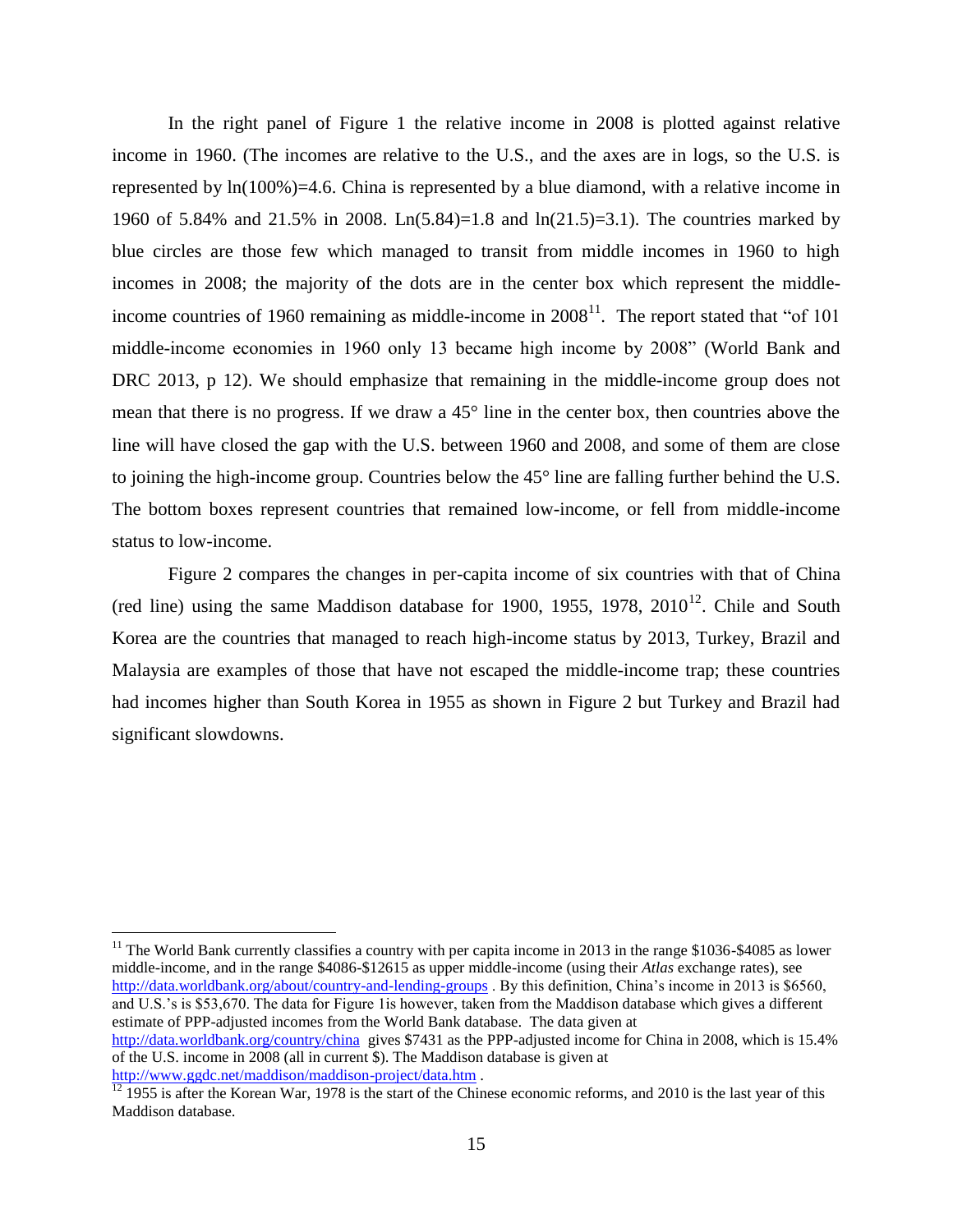

**Figure 2. Rise in Per-capita Income of Selected Countries**

The *China 2030* report suggested that these middle-income countries fail to become rich because, when faced with sharp decelerations, they "have been unsuccessful in addressing the root structural cause of the slowdown". They also suggest that China can avoid this middleincome trap by finding new growth drivers including "increased efficiency in input use, higher human capital investments, increased innovation, and a shift to high-value services". They estimate that such actions should result in growth between 6 and 7 percent for the next two decades. They, however, also warn of the many risks to continuing rapid growth, including high income inequality, low consumption, barriers to labor mobility, social tensions, external imbalances and environmental and resource constraints.

There is a large empirical literature on the determinants of growth using cross-country comparisons, many with contradictory results (e.g. survey by Durlauf, Johnson and Temple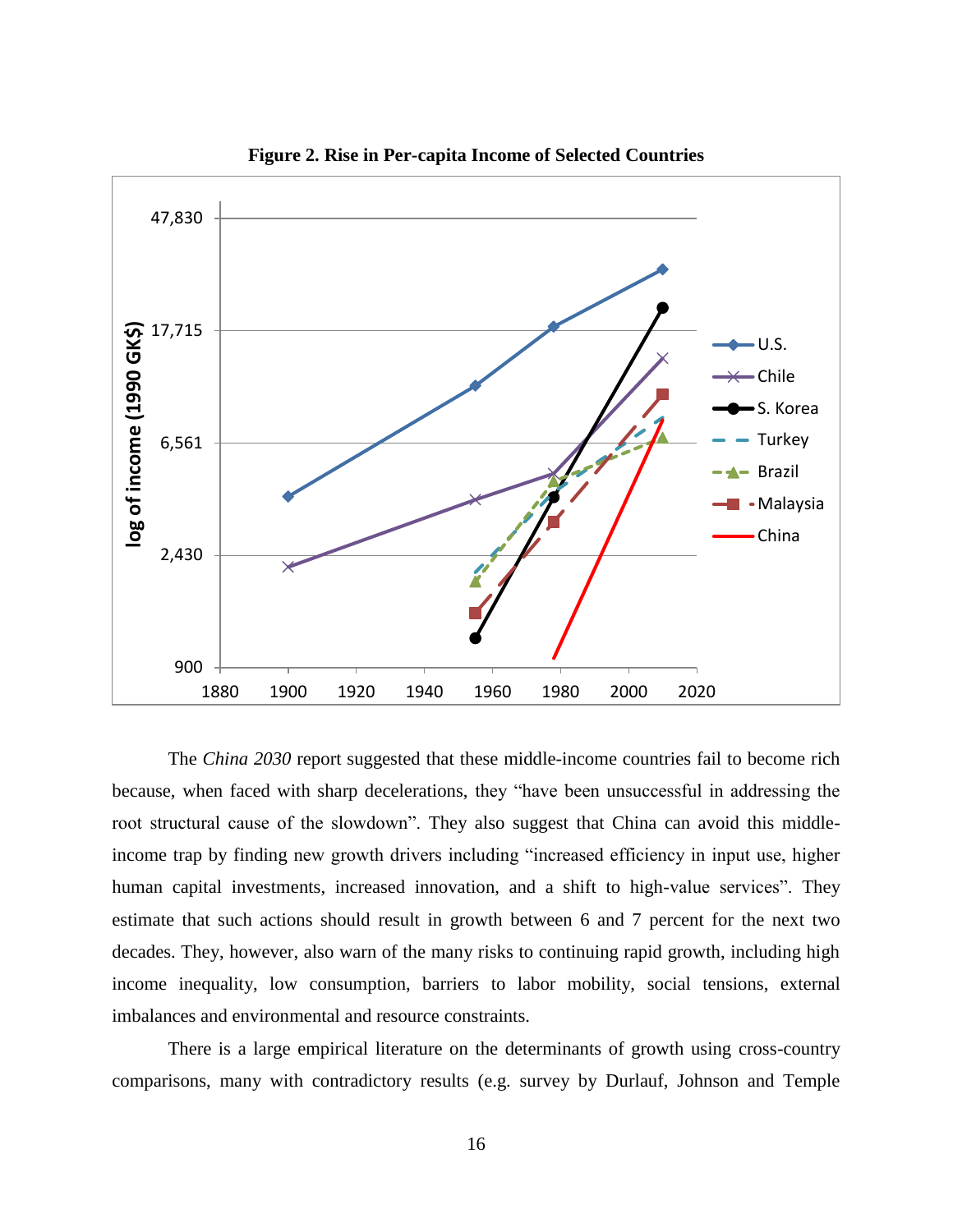2004). There are some points of agreement; many studies show that high growth is correlated with human capital, investment, openness to trade and institutional variables. There is, however, much less work on changes in growth rates, why some countries manage to raise their pace of development over time or why countries fall into the middle-income trap. Hausmann, Pritchett and Rodrik (2005) showed that growth accelerations are correlated with increases in investment and trade, real exchange rate depreciations and economic reform. Eichengreen et al. (2011, 2013) address one aspect of the middle-income trap issue by examining at what point on the per-capita income scale that such growth slowdowns occur.

Eichengreen et al. (2013) define a slowdown as a fall in growth rates of GDP per capita of at least 2 percentage points between successive 7-year periods. They find that there is a considerable dispersion in the incomes at which slowdowns occur; Figure 3 below reproduces their figure showing the frequency distribution of the per-capita incomes at which this big fall in growth rate occurs. There are two modes in the distribution of the slowdown point, one when per-capita GDP reaches \$15,000-16,000 (in 2005 PPP\$) and another at around \$10,000-11,000<sup>13</sup>. At the median point of the distribution "the growth of per capita income slowed on average from 5.6 to 2.1 per cent per annum." They find that "slowdowns are less likely in countries with high levels of secondary and tertiary education and where high-tech products account for a large share of exports", and "some evidence that financial crises and changes in political regime raise the likelihood of growth slowdowns." We should note that in their dataset the per-capita GDP for China in 2010 is \$7129 (in 2005 PPP\$).

## **Figure 3. Frequency distribution of growth slowdown from Eichengreen et al. (2013).**

<sup>&</sup>lt;sup>13</sup> Eichengreen et al. (2013) uses data from the Penn World Tables 7.1 which is derived from the International Comparison Program (ICP). The World Bank database noted in the previous footnote is also derived from the ICP. We note that the revised version, Penn World Tables 8.0, has a significantly higher estimate for China's PPPadjusted income.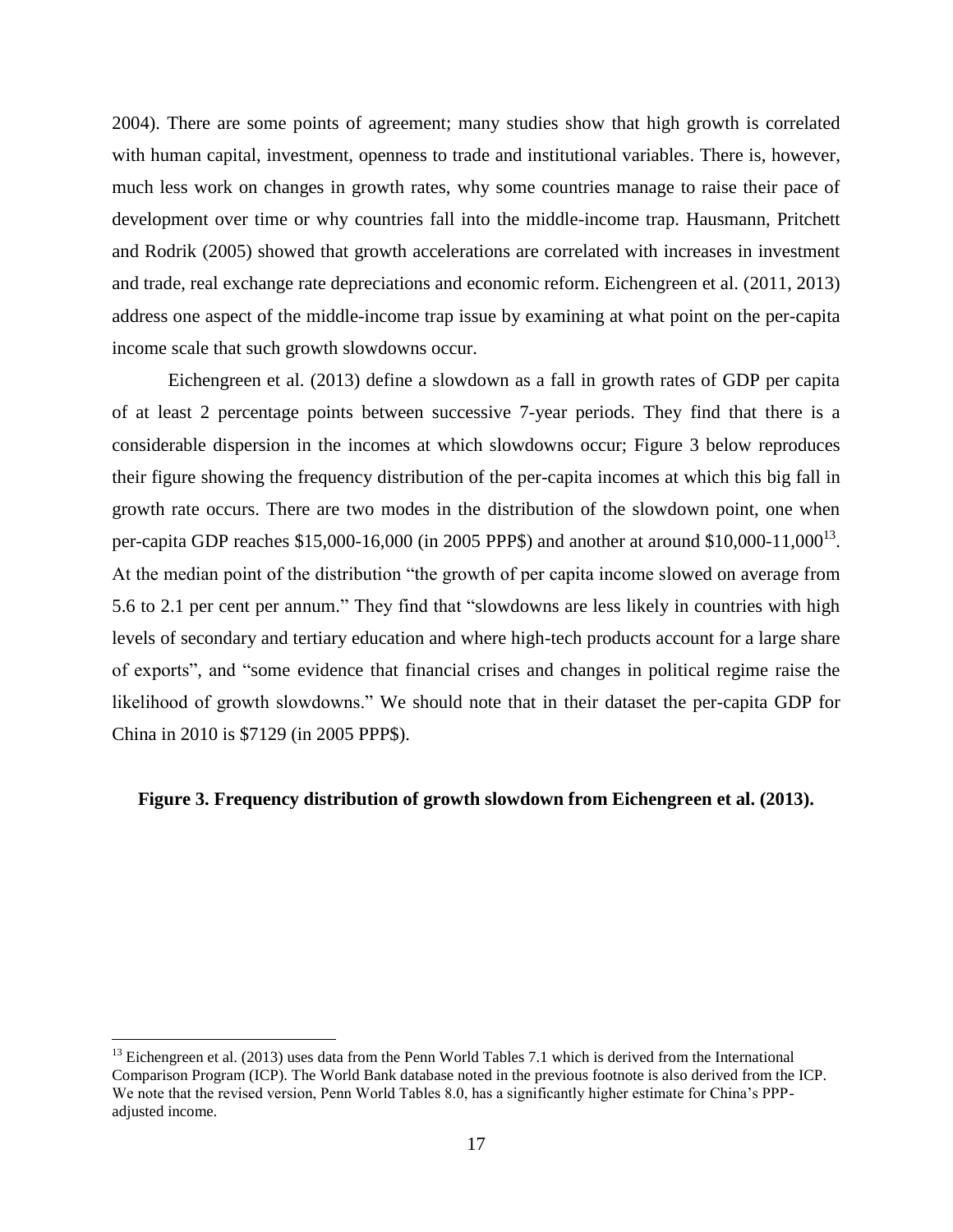

Note: The bars indicate the frequency distribution of actual growth slowdowns by per capita income, and the smooth line is the predictedvalues of growth slowdowns derived from a probit model.

Eichengreen et al. (2011) used an earlier dataset compared to Eichengreen et al. (2013) but focused the discussion on China. They conclude that there are opposing features of the Chinese economy that raises and lowers the probability of a slowdown. "China's openness and high investment rate point away from the likelihood of a slowdown," however, the rising share of manufacturing, the old-age dependency ratio, and the very low share of consumption in GDP "heightens the likelihood of an imminent slowdown". Putting the various factors together lead them to conclude that that probability of a slowdown in China as exceeding 70%.

From the above discussion it is seems fair to conclude that there is a variety of historical experiences in economic development, with only a few general principles about proper development strategy and policy making. Not all countries are stuck in the middle-income status, 13 out of the 101 middle-income countries made it to high-income status in the post-WW2 period, and quite a few more are likely to join them soon. That is, the middle-income trap is really a misnomer, the ascension to high-income levels is a matter of speed, the 13 countries noted did it within 4 decades and many others are likely to do it in 5 or 6 decades. The slowdowns in growth that do occur happen at quite different points in the development paths for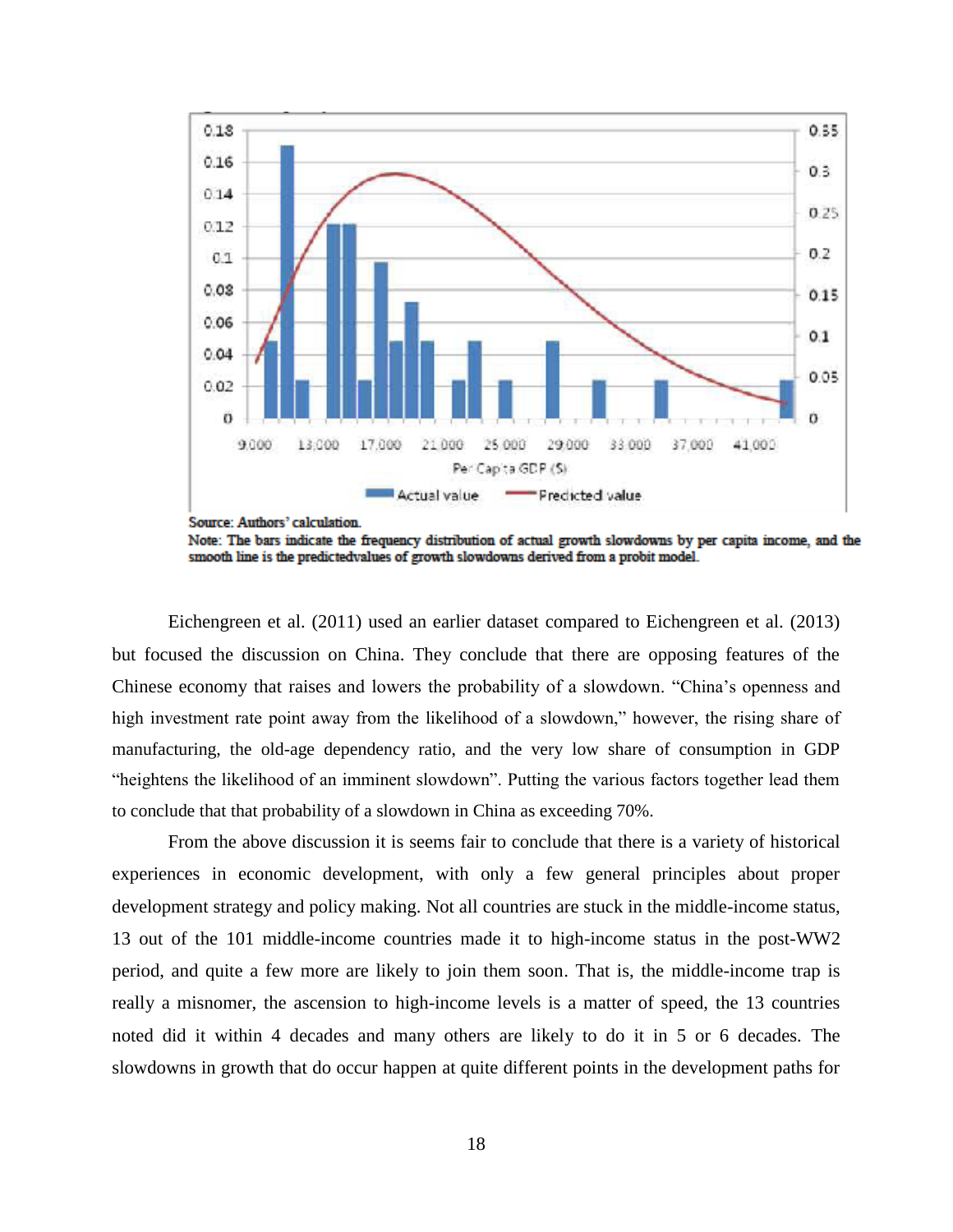different countries. A sizable number of slowdowns occur around \$10,000 of per-capita income (2005 PPP\$), but there are also many cases where they occur beyond \$20,000.

## *Forecasts of China's growth*

 $\overline{a}$ 

Given these ambiguous lessons from past experience it is not surprising to have forecasts of long-term China growth that range from the very optimistic to the pessimistic. Yifu Lin (2011) argues that China in 2008 has an income level that is only 21% of the U.S., the same ratio as that of Korea in 1977 and Taiwan in 1975<sup>14</sup>. There is a "large technological gap between China and the industrialized countries. China can continue to enjoy the advantage of backwardness …" The growth rate of Korea during 1977-97 averaged 7.6% per year, while that of Taiwan during 1975- 95 was 8.3%. China thus "has the potential to achieve another 20 years of 8 percent growth." He also noted that even with such a 20-year period of high growth, the Chinese income would still be only about 50% of U.S. income. He reiterated his optimistic outlook in a press briefing in July 2013 (Financial Times  $2013$ )<sup>15</sup>.

Such an outcome means that China would have escaped the middle-income trap that afflicted the vast majority of countries as noted above. One should also note that 21% of U.S. income in 1977 is quite a bit lower in absolute terms compared to 21% of U.S. income in 2008, \$3770 versus \$6720. Pettis (2014) has a more pessimistic outlook, arguing that the past highinvestment strategy has led to "increasing investment misallocation." The economic reforms in the Third Plenum in November 2013 aim to rebalance growth towards higher consumption growth and "improving the capital allocation process". Such a reform, Pettis argues, will lead to "healthier but slower GDP growth over the rest of this decade … the minimal amount of rebalancing that has occurred in the past three years has already lopped three percentage points off China's GDP growth." Further reform will improve the functioning of the economy and raise household incomes, but will reduce GDP growth further, with a likely "long landing" outcome where "growth rates will drop by roughly one to two percentage points every year for the rest of this decade." In essence, Pettis is arguing that incomes and consumption can continue to rise at

<sup>&</sup>lt;sup>14</sup> This uses the same source of data that is in Figure 1 reproduced from World Bank (2013) – the Maddison database.

<sup>&</sup>lt;sup>15</sup> Justin Lin's remarks are reported by Jamil Anderlini in the Financial Times July 29, 2013 under the headline "Justin Lin criticizes China growth pessimists". He is quoted as predicting China will grow at between 7.5% and 8% for the next 20 years.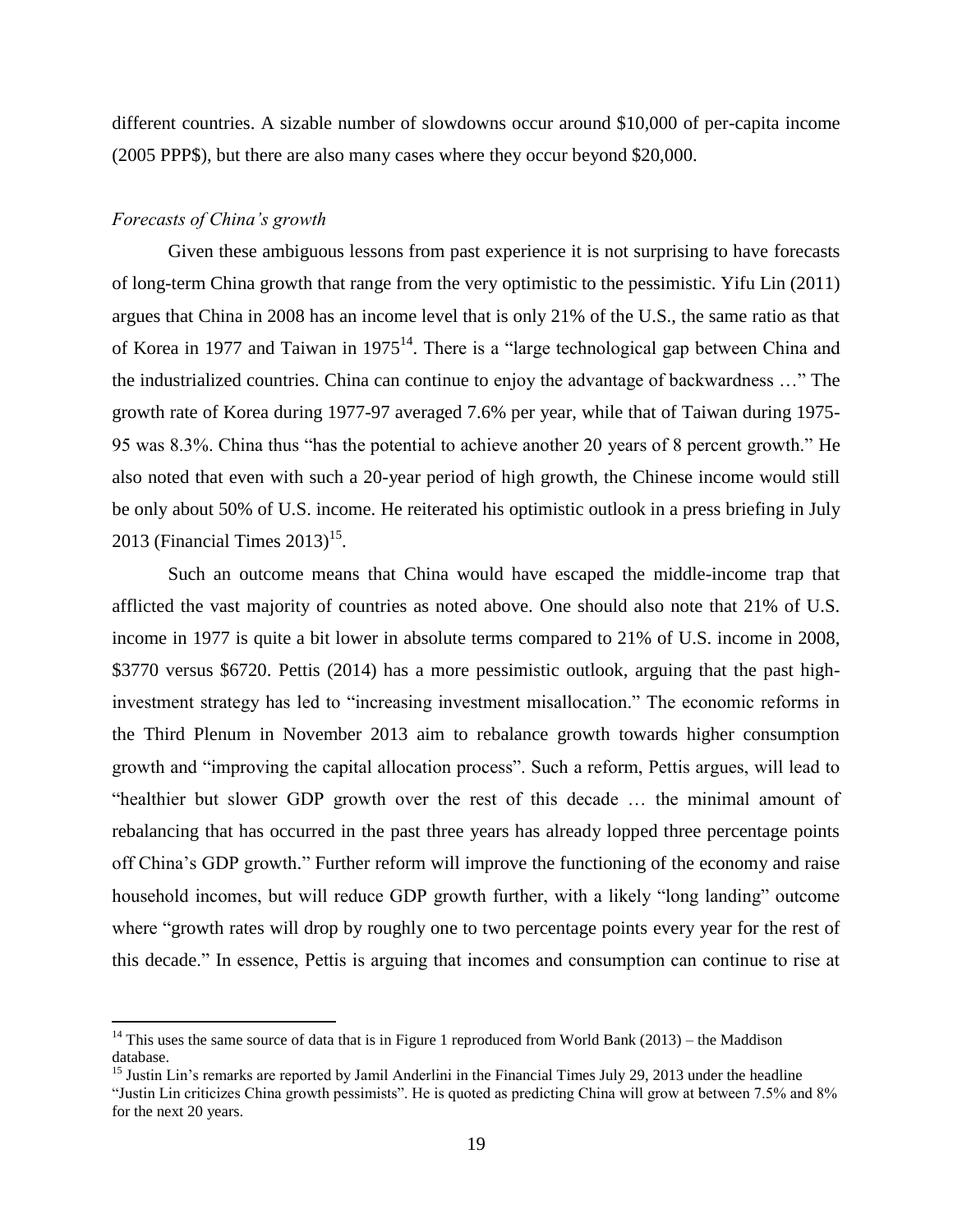5-6% per year even as GDP growth slows to 3-4% because what are being lost are the unproductive investments of the past.

*China 2030* point out that the definition of high-income status in the World Bank classification is somewhat arbitrary and expressed in PPP\$, and that global growth makes this a moving target. This meant that the growth in income that is needed to reach high-income rank by, say 2030, is a product of the domestic GDP growth (in constant yuan units) and the change in the real yuan-dollar exchange rate. Different assumptions about the rate of real yuan appreciation will change the required growth rate, and they suggest a range of 4 percent to 6.2 percent GDP growth is required for China to just reach high-income status by 2030. We should also note that the band of incomes in the high-income group is large, "the average per capita income of highincome countries is more than three times this threshold level<sup>116</sup> (World Bank and DRC 2013, p 82).

*China 2030* also gives a projection of the economy using the Development Research Center's model of China (World Bank and DRC 2013, p 84). In the main case "assuming steady reforms and no major shock", GDP growth rates are projected to decline from 8.6% per year (2011-15), to 7.0% (2016-2020) and 5.0% (2026-30). The also project the share of consumption in GDP to rise from 56% in 2011-15 to 66% in 2026-30 with a corresponding fall in investment share. The structure of production continues to move from agriculture and manufacturing towards services, with the value added share of services rising from 43% in 2010 to 61% by 2030. Chen and He (2014) provides an updated forecast and a detailed description of the projection methods used in their model which is also the one used in the World Bank and DRC (2013) report. They note that total factor productivity growth of countries that are catching up with the most advanced country start fast but gradually decelerate, and thus project that aggregate TFP growth for China will decelerate from 2.4% per year during 2000-2010 to 1.9% during 2018-2022 period. This contributes to their projected GDP growth slowdown to 6.5% per year during 2018-2022.

The Conference Board (2014) has a more pessimistic long-term outlook for China projecting a growth rate of 5.9% 2014-19, and 3.5% for 2020-2025. An Asian Development Bank study using data from 61 countries up through 2007 (i.e. before the Global Financial

<sup>&</sup>lt;sup>16</sup> In footnote 11 we noted that the high-income threshold for 2013 is \$12,615 (in \$ calculated using the Atlas method), and that the U.S. level is \$53,670. By this definition, Korea's GNI per capita is \$25,920.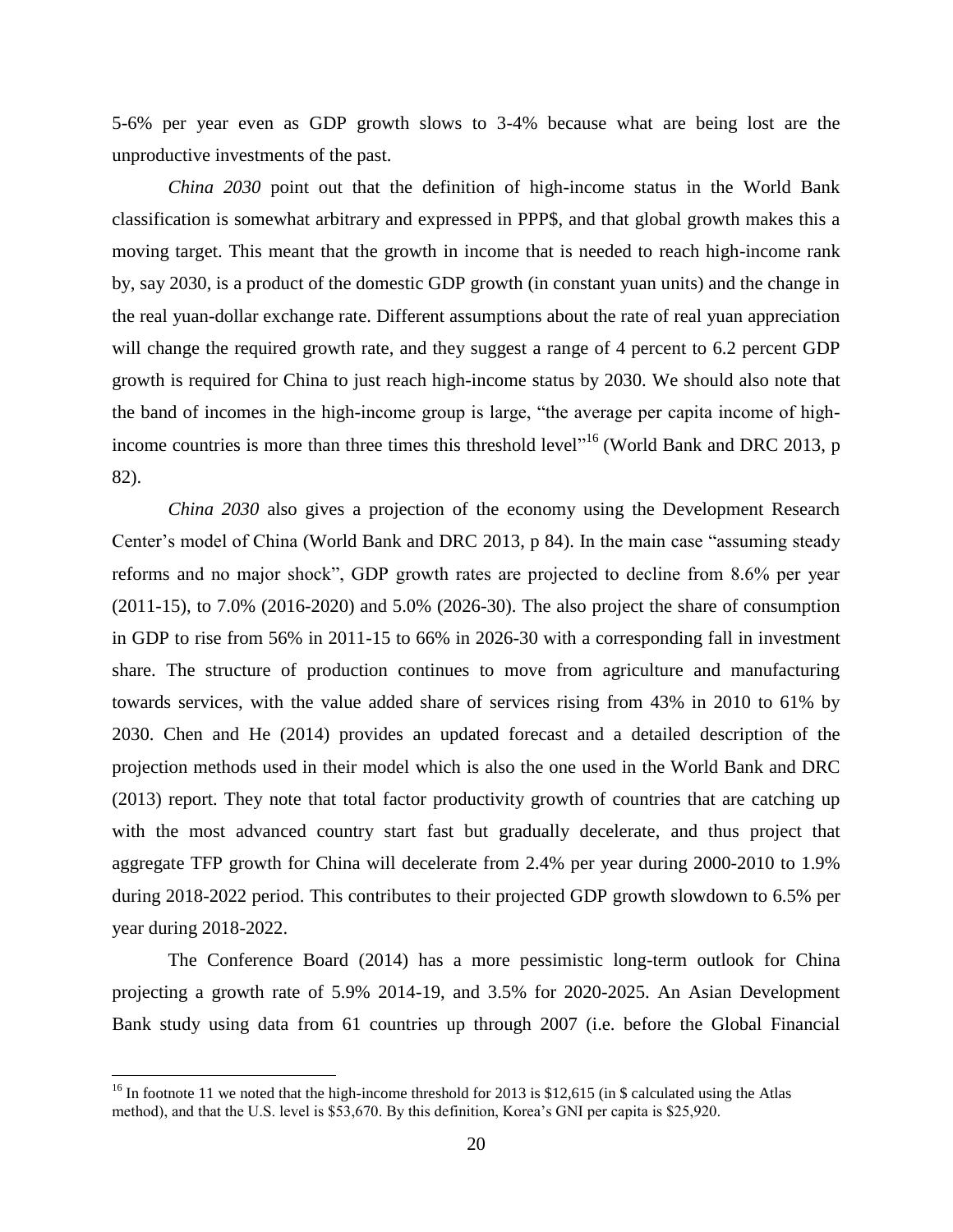Crisis) projected China's growth rate at 6.1% for 2011-2020 and 5.0% for 2021-2030 (Lee and Hong 2010, Table 1). That study used aggregate data (i.e. GDP, aggregate capital and labor data, but not industry level data) $^{17}$ .

Zhu (2012) provides another review of the literature in an article titled "Understanding China's Growth: Past, Present and Future." He incorporates the results from Brandt and Zhu (2010), which is given in Table 1, into his perspective of the key sources of future growth. He notes that the successful economies – Japan, Korea and Taiwan – started from a level of TFP that is about 50% of the U.S., had a period of rapid TFP growth until they reach about 80% of the U.S. level when there is a sharp deceleration of the catch up in TFP. In 2007, Zhu estimates that China TFP level is only 13% of the U.S. and thus "even if China can replicate this [past] extraordinary growth performance for the next two decades, its productivity level would still be only 40 percent of the frontier U.S. level." He thus thinks that there are still "large opportunities for raising productivity growth through reducing existing distortions and inefficiencies." However, he also notes that there are many obstacles to such improvements and "further institutional change and policy reforms will be needed."

 $17$  Lee and Hong (2010) ran cross-country growth regressions with right-hand side variables including initial productivity, initial life expectancy, initial capital stock, growth of Research and Development capital, measure of openness and measure of property rights. The results of these regressions are then used in a simple Solow model to project growth for each country.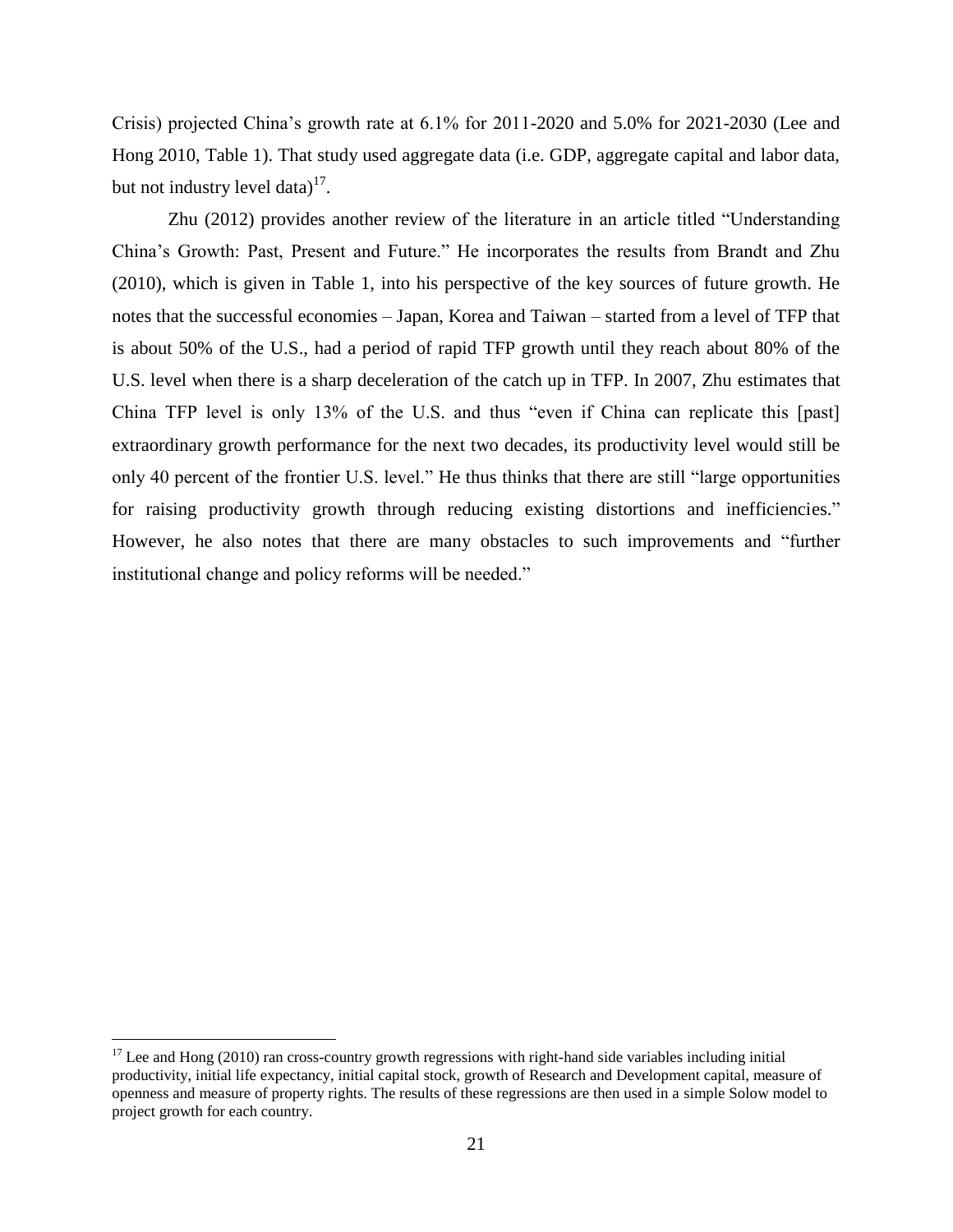#### **4. Three growth scenarios with current energy and GHG policies**

Given the uncertainty and lack of consensus about future economic growth in China we believe it will be most useful to construct alternative projections of China's economic growth and see what they imply for energy consumption and emissions. We constructed three scenarios for the 2013-2050 period using an economic model that takes into account the sources of growth just discussed – investment and capital input, labor and human capital, reallocation of productive factors between industries and total factor productivity (TFP) growth.

Our central case represents a conservatively optimistic outlook – continued world recovery uninterrupted by major conflicts or disruptions. It recognizes that the highly productive investments in the double-digit growth era are exhausted and returns to investment will be lower going forward. In the optimistic case we incorporate the views that continued high growth of 7- 8% may be sustained for a longer time and assume a higher productivity growth rate. This productivity improvement eases the constraints of natural resources on such growth (e.g. less coal or water is needed per unit GDP). In our pessimistic case we assume lower productivity growth resulting in GDP growth slowing towards 4.5% per year by 2020 and 2.7% by 2030. This scenario still envisages an escape from the middle-income trap by the mid-2030s (unless the definition of high income is revised upwards by then).

Our multi-sector growth model of China used to make these projections is described in greater detail in the Appendix. We have noted that the key driver of past growth in China is the accumulation of capital, and so investment in a very important aspect of our model. In the model, investment is financed by savings of the households, retained earnings of enterprises, government investment and investment by foreigners. Annual investment is cumulated into a stock of capital after an adjustment for improvements in the quality of capital, this stock is allocated to the different industries by the market.

Labor input is a function of the working age population and projections of work-force participation rates and educational attainment. The growth of TFP in each industry is set exogenously, i.e. set by assumptions external to the model. For simplicity, we have assumed an equal rate of TFP growth across sectors. Imports and exports are explicitly identified by commodity in the model, and world oil prices play an important role in determining energy consumption (and imports) in this model.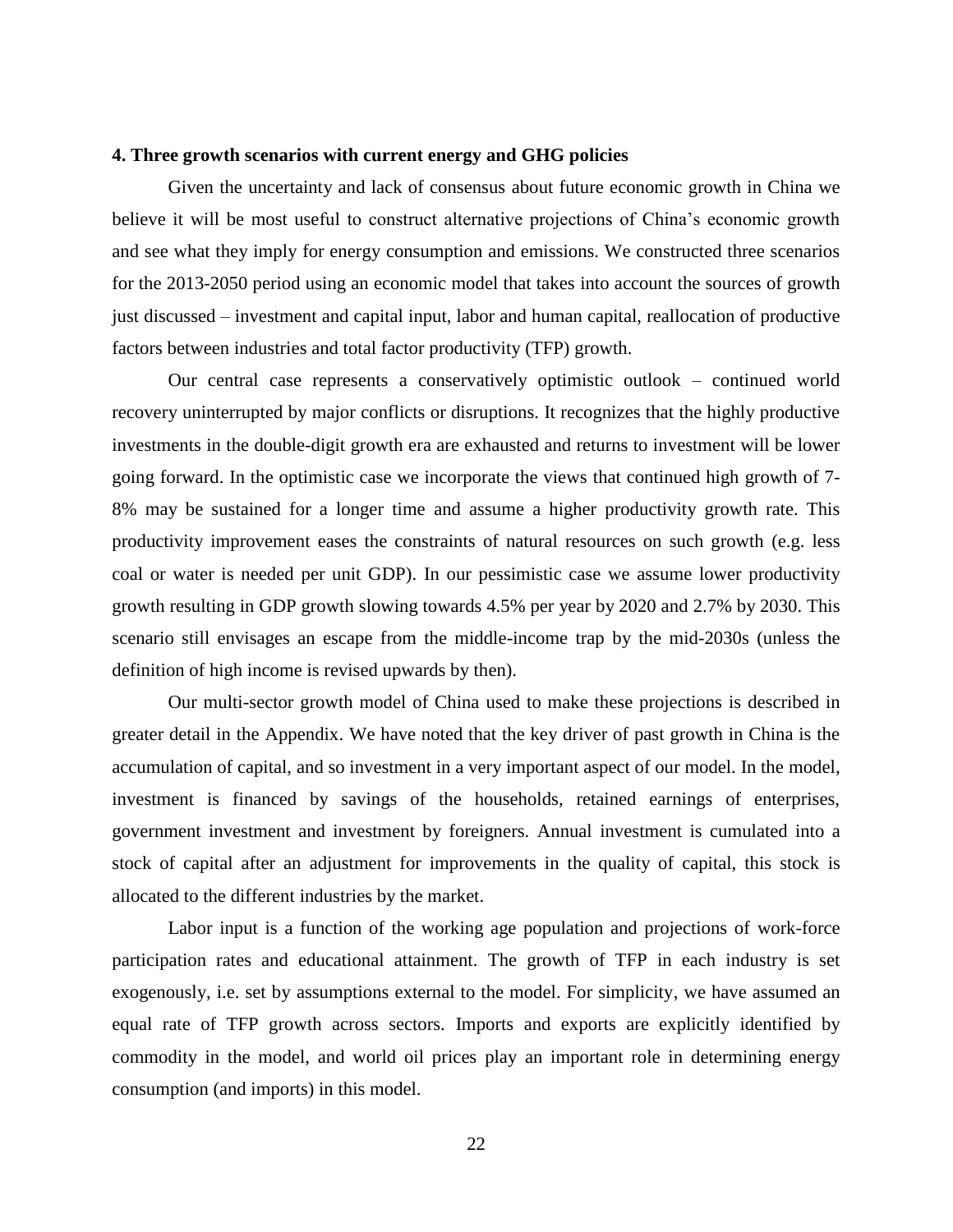The unusual demographic transition of China has been much noted, how the population is aging before it has reached high income levels that is more typical of countries with a large share of old people. Cai (2010), for example, discusses the end of the "demographic dividend" and the impact of the rapid aging on future growth in China. We take this into account and consider various scenarios of population growth and labor input in our projections. The U.N.'s Population Division provides forecasts by age groups  $18$  and we adjust them to incorporate the new population policies. For the central and low growth scenarios we have the policy of allowing parents who are single-child to have two children, and for the high growth scenario we have the policy of allowing all families to have two children. We use these population projections to forecast the work force and consider both quantity and quality of labor inputs.

The exogenous parameters and coefficients determining the growth rate in this model are thus the following: savings rate, dividend rate  $(=1 -$  rate of retained earnings), rate of capital quality improvement, rate of labor quality improvement, TFP growth, world prices of commodities. The parameter values chosen for our 3 scenarios – Central case, Optimistic case, Pessimistic (Middle-income trap) case – are given in Table 3.

|                         | Savings<br>rate | Dividend<br>rate | Popul-<br>ation | Work<br>force | Labor<br>input<br>(quality)<br>adjusted) | Productivity<br>index |
|-------------------------|-----------------|------------------|-----------------|---------------|------------------------------------------|-----------------------|
| Base year 2010          | 41.2%           | 38.9%            | 1360            | 938           | 100.0                                    | 100.0                 |
| Central case (2020)     | 22.3%           | 57.9%            | 1440            | 930           | 108.5                                    | 111.5                 |
| Optimistic case (2020)  | 24.3%           | 55.9%            | 1452            | 930           | 111.3                                    | 112.2                 |
| Pessimistic case (2020) | 18.3%           | 61.9%            | 1440            | 930           | 108.5                                    | 110.0                 |
| Central case (2050)     | 14.6%           | 65.5%            | 1434            | 758           | 97.6                                     | 144.6                 |
| Optimistic case (2050)  | 16.6%           | 63.5%            | 1518            | 797           | 117.2                                    | 157.7                 |
| Pessimistic case (2050) | 10.6%           | 69.5%            | 1434            | 758           | 85.3                                     | 137.0                 |

**Table 3. Parameters of growth scenarios**

*Population and labor projections*

<sup>&</sup>lt;sup>18</sup> The United Nations Population Division data is given on their web page [http://esa.un.org/unpd/wpp/unpp/panel\\_population.htm](http://esa.un.org/unpd/wpp/unpp/panel_population.htm) .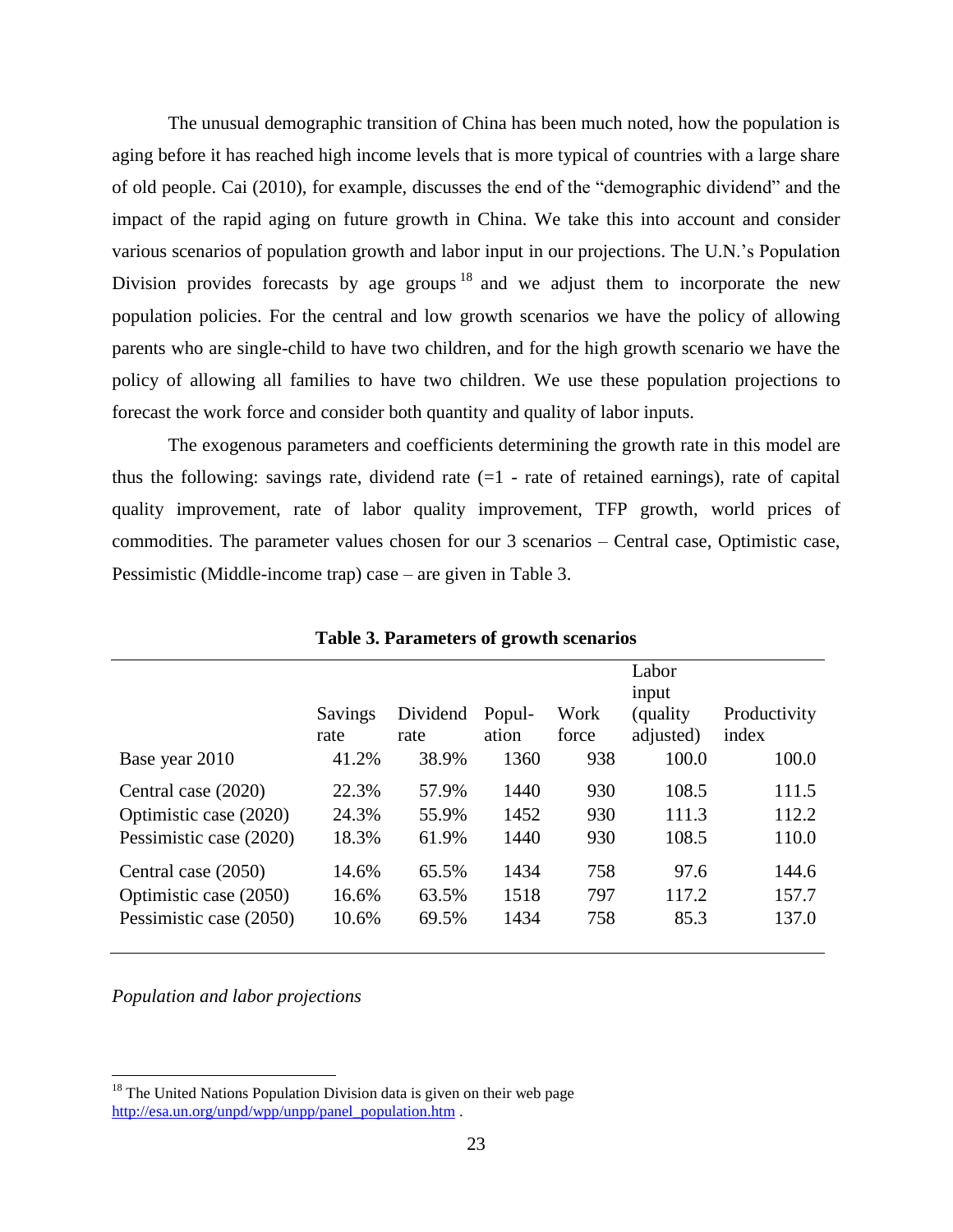After the November 2013 Plenum there are discussions of relaxing the 1-child policy, with one proposal allowing families to have two children where either parent is a single child. Another proposal would allow all families to have two children. The impact of such changes is estimated by Wang, Hu and Zhang (2013) and we incorporate them into our population and work force projections. In the pessimistic case and central case we assume the policy of allowing 2 children when either parent is a single child. In the high-growth case we assume that all families are allowed to have 2 children.

The projections are plotted in Figure 4 and summarized in Table 3. In the projection under the less relaxed policy total population rises from 1360 million in 2010 to 1433 in 2020 and 1385 in 2050. Under the more generous policy the population is projected to be 1452 in 2020 and 1518 in 2050. The number of working age people, at 930 million, is not changed by 2020 as a result of the 2-child policies but the change is noticeable beyond that; in the high-birth scenario the work force only falls to 797 by 2050 compared to 758 in the low-birth scenario.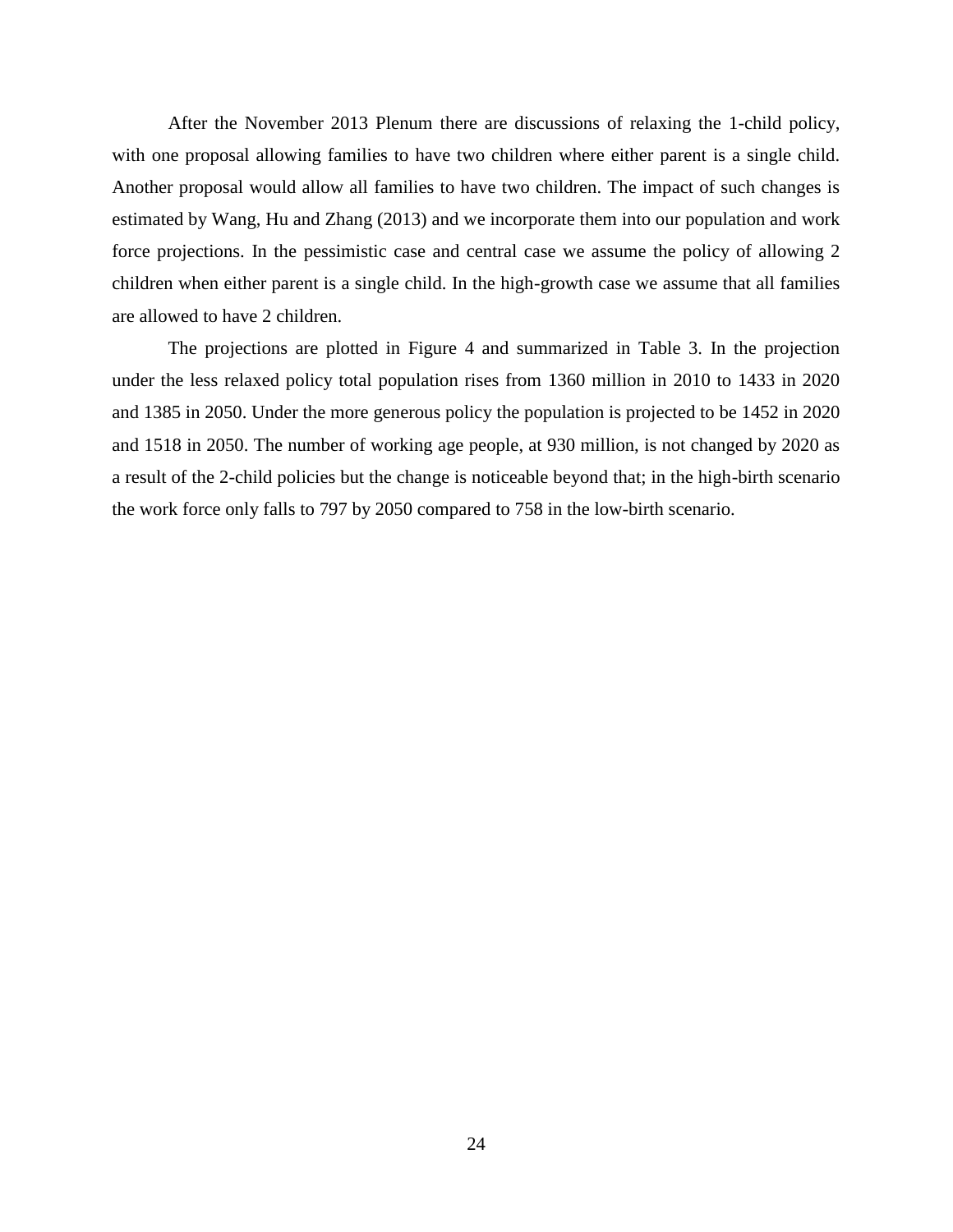

**Figure 4. Projections of population**

**Figure 5. Projection of work force**

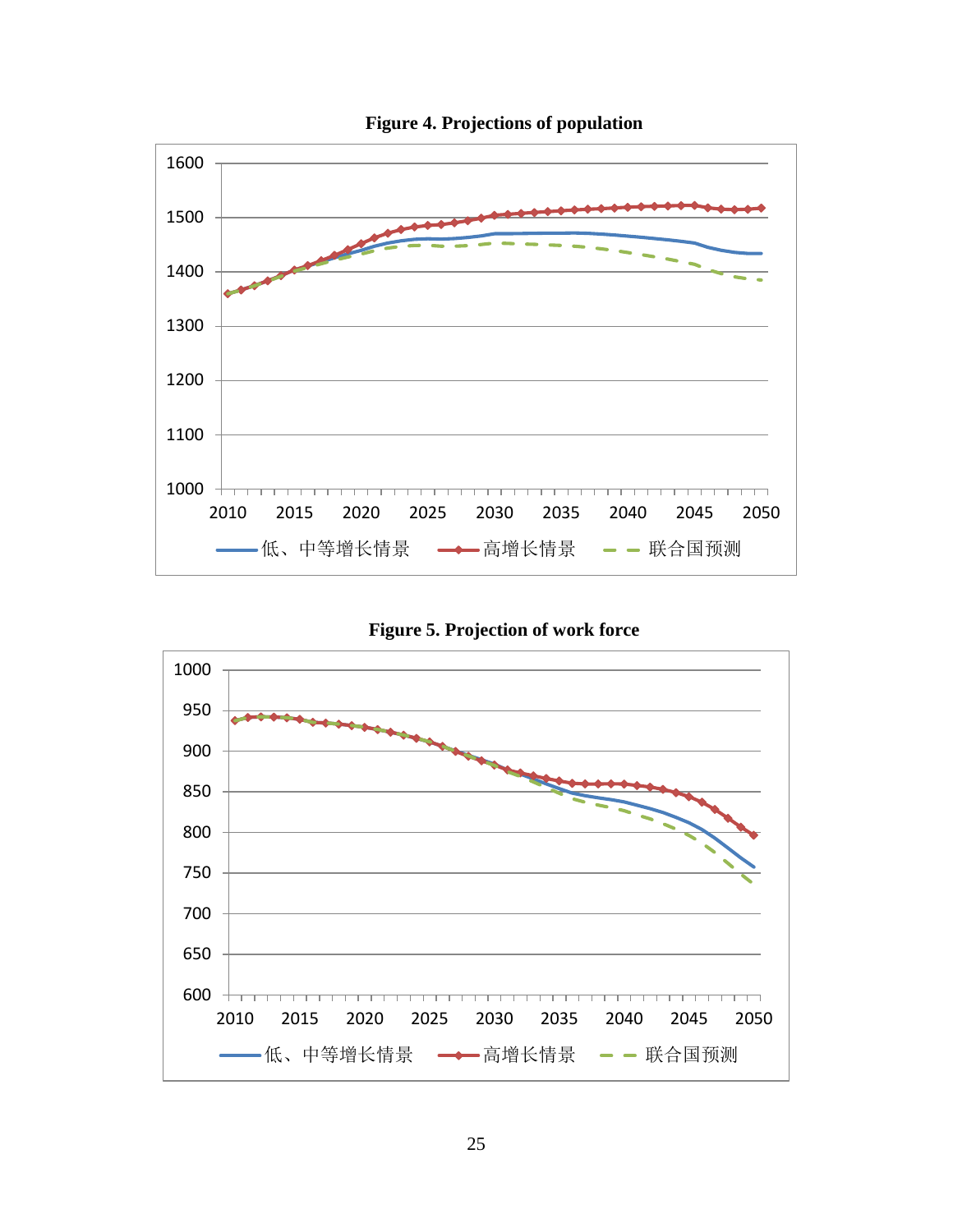In our model effective labor input is the number of workers multiplied by an adjustment for the quality of workers. The number of workers is the working-age population multiplied by the labor-force participation rate. We project a rising participation rate as people retire at older ages. The educational attainment of workers has risen dramatically between 2000 and 2013 and we project a continuing improvement in human capital but at a decelerating rate. The result is that effective labor input rises by 0.9% per year in the near term (see Figure 5). The projection of effective labor input is given in the second last column of Table 3, in the central case this rises from 100 in 2010 to 108.5 in 2020 and falls to 102.7 by 2050. In the optimistic case with faster rate of human capital growth, the effective labor input rises to 111.3 in 2020 and to 117.2 by 2050, that is, the rise in labor quality offset the decline in the number of workers.

#### *Productivity projections*

The estimates of the sources of growth summarized in Section 2 indicate a total factor productivity growth rate of 2 to 4 percent per year on average at the aggregate level. At the individual industry level the TFP growth rate averages much less than 2 percent, with some manufacturing industries performing much better than the other, mainly services, industries (as explained in Table 2 and footnote 7). Our projections are summarized in the final column of Table 3. In our accounting for the sources of growth in the model we have an explicit term for the growth in capital quality that is not included in most of the studies in Table 1. That is, the TFP estimates in those studies include this capital quality effect. In our projections we separate out capital quality and labor quality from the TFP term. In all scenarios we project a rise in capital quality of 11% between 2010 and 2030, that is, 11% more effective capital input from the same stock. In the central case we project TFP growth that slowly decelerates starting from 1.3% per year in 2010, and by 2020, the level of productivity is 11.5% higher than in 2010, and 44.6% higher by 2050. In the optimistic case the level rises from 100 in 2010 to 112.2 by 2020 and 157.7 by 2050.

## *Projected scenarios*

We put the above projections of the exogenous variables into our model and simulated economic growth out to 2050. The results for the major variables in the central case are given in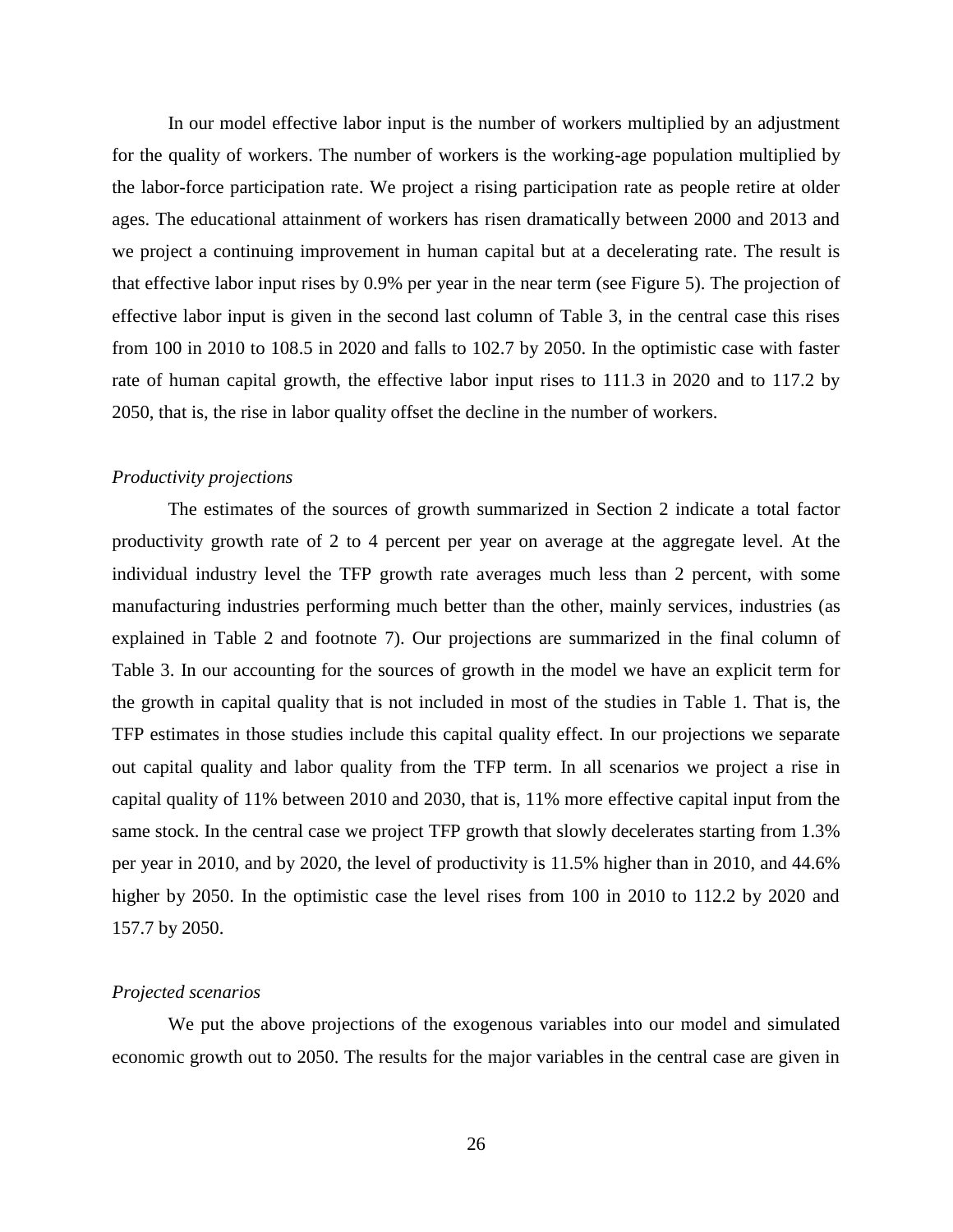Table 4, and for all 3 cases in Tables 5 for two years. The growth rates are summarized in Table 5b, and the projected paths of GDP are plotted in Figure 6 for the three scenarios.

In the central case we project a growth rate of 7.3% for 2010-20, 4.8% for 2020-30 and 3.1% for 2030-50. This is not very different from the World Bank and DRC (2013) projections in *China 2030* (7.0% 2016-20, 5.4% 2020-30). The plans announced in the November 2013 Third Plenum include an aim to raise household incomes and rebalance towards more consumption and less investment; given our assumptions of savings rate and the higher rate of payouts from enterprises to households, our projection has a decline in the investment:GDP ratio from 48% in 2010 to 37% in 2020 and 31% by 2030, with a corresponding rise in the consumption ratio given in Table 4. We project household incomes to rise from 59% of GDP in 2010 to 67% in 2030. (As an example of a recently developed country, South Korea's investment share fell from a peak of 40% in 1991 to 29% in 2007 just before the Financial Crisis. In the U.S. at the peak of the investment boom in 2000 the share was 18%.)

In 2010, China's income was 8228 PPP 2005\$ in the World Bank database (footnote 11) and in the base case scenario it would triple to 25,200 PPP2005\$ by 2030, bringing it well into the high-income group. In terms of 2010 yuan, the per-capita income rises from 29,500RMB to 91,500 by 2030. If realized, this would indeed be a successful implementation of the reforms.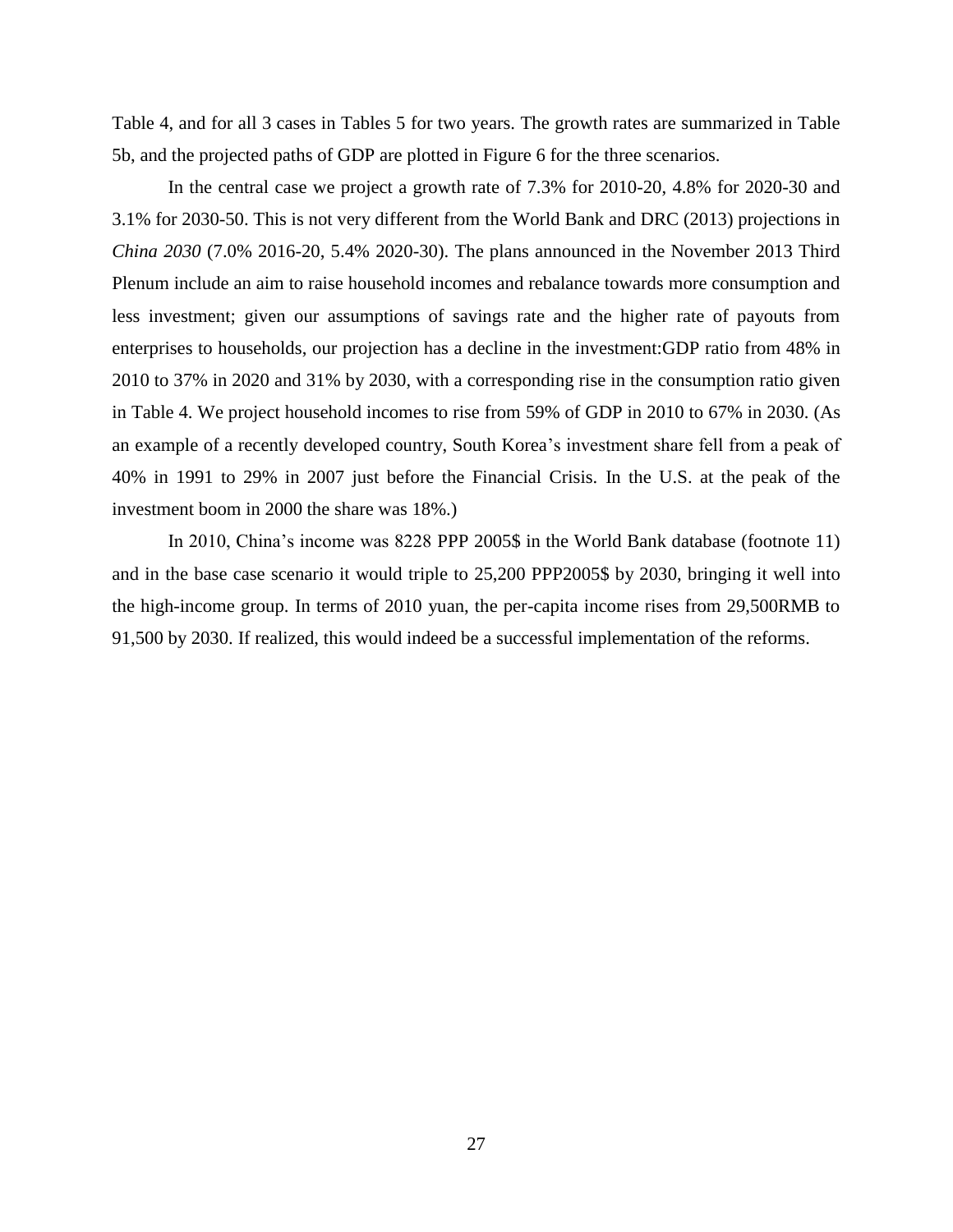| Variable                                    | 2010    | 2015    | 2020    | 2030    | 2010-20<br>growth<br>rate |
|---------------------------------------------|---------|---------|---------|---------|---------------------------|
| Population (million)                        | 1,360   | 1,404   | 1,440   | 1,470   | 0.57%                     |
| Effective labor supply (billion 2010 yuan)  | 16,687  | 17,529  | 18,100  | 18,098  | 0.81%                     |
| GDP (billion 2010 yuan)                     | 40,154  | 59,580  | 83,424  | 134,482 | 7.3%                      |
| Consumption/GDP                             | 0.35    | 0.45    | 0.51    | 0.55    |                           |
| Fossil energy use (million tons sce)        | 3,249   | 4,069   | 4,973   | 6,399   | 4.3%                      |
| Coal use (million tons)                     | 3,122   | 3,702   | 4,208   | 4,962   | 3.0%                      |
| Oil use (million tons)                      | 441     | 529     | 605     | 683     | 3.2%                      |
| Gas use (million cubic meters)              | 107,291 | 188,443 | 284,365 | 480,864 | 9.7%                      |
| Electricity use (TWh)                       | 4,194   | 5,794   | 7,631   | 11,327  | 6.0%                      |
| $CO2$ emissions (fossil fuel, million tons) | 7,388   | 8,912   | 10,291  | 12,366  | 3.3%                      |
| $CO2$ intensity (kg $CO2$ /yuan)            | 0.184   | 0.150   | 0.123   | 0.092   | $-4.0\%$                  |

# **Table 4. Central case projection.**

# **Table 5. Alternative growth scenarios**

|                                             | Central case |        |        | Optimistic case |        | Pessimistic case |
|---------------------------------------------|--------------|--------|--------|-----------------|--------|------------------|
| Variable                                    | 2020         | 2030   | 2020   | 2030            | 2020   | 2030             |
| Population (million)                        | 1440         | 1470   | 1452   | 1504            | 1440   | 1470             |
| Effective labor supply (billion 2010 yuan)  | 18100        | 18098  | 18566  | 19596           | 17407  | 16578            |
| GDP (billion 2010 yuan)                     | 83424        | 134482 | 88251  | 161135          | 74007  | 102706           |
| Consumption/GDP                             | 0.508        | 0.553  | 0.489  | 0.533           | 0.548  | 0.595            |
| Fossil energy use (million tons sce)        | 4973         | 6399   | 5214   | 7410            | 4508   | 5205             |
| Coal use (million tons)                     | 4208         | 4962   | 4444   | 5834            | 3757   | 3945             |
| Oil use (million tons)                      | 605          | 683    | 618    | 733             | 580    | 624              |
| Gas use (million cubic meters)              | 284365       | 480864 | 296994 | 553393          | 259278 | 390130           |
| Electricity use (TWh)                       | 7631         | 11327  | 8023   | 13347           | 6861   | 8944             |
| $CO2$ emissions (fossil fuel, million tons) | 10291        | 12366  | 10805  | 14337           | 9308   | 10064            |
| $CO2$ intensity (kg $CO2$ /yuan)            | 0.123        | 0.092  | 0.122  | 0.089           | 0.126  | 0.098            |

|  |  | Table 5b. GDP growth rates in alternative scenarios (% per year) |  |  |  |
|--|--|------------------------------------------------------------------|--|--|--|
|--|--|------------------------------------------------------------------|--|--|--|

|           | Central | Pessimistic | Optimistic |
|-----------|---------|-------------|------------|
|           | case    | case        | case       |
| 2010-2020 | 7.31%   | 6.11%       | 7.87%      |
| 2020-2030 | 4.77%   | 3.28%       | 6.02%      |
| 2030-2050 | 3.15%   | 2.33%       | 4.60%      |
| 2010-2050 | 4.60%   | 3.51%       | 5.78%      |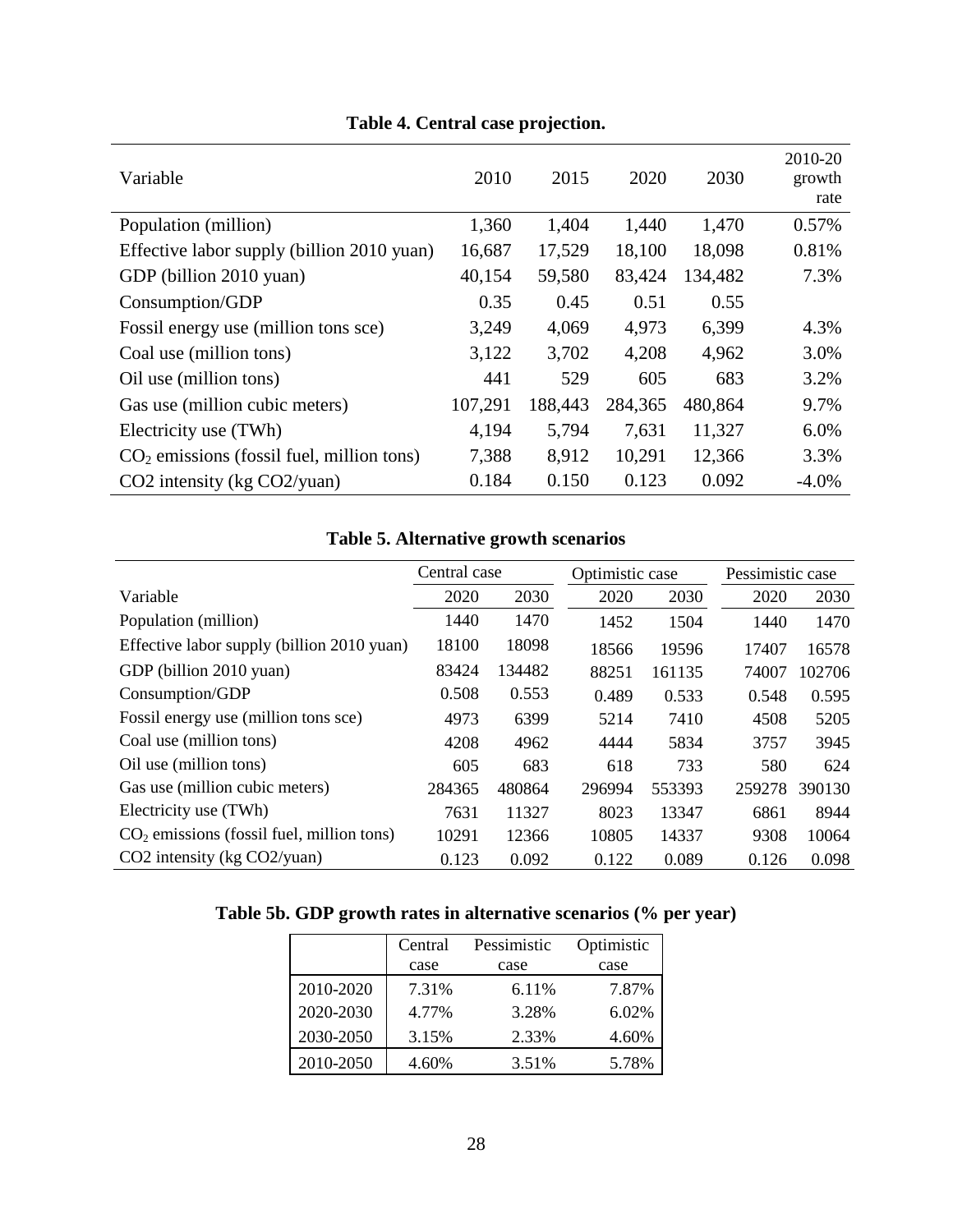![](_page_28_Figure_0.jpeg)

**Figure 6. GDP Projections in Central, High and Low-growth Scenarios**

This rate of growth in the central case is accompanied by a strong growth in energy use and emissions despite the productivity improvements and energy conservation. The use of fossil fuels is projected to grow at 4.3% per year during 2010-20 in the central case. Compared to the GDP rate of 7.3% this implies a substantial decline in energy intensity. Carbon intensity falls from 0.184 kg CO2/yuan of GDP to 0.092 by 2030, falling at a rate of 4.0% per year in the first 10 years. Electricity use however, is projected to rise almost as fast as GDP, just a 1% per year decline in electricity intensity.

In the optimistic growth case with higher productivity growth and higher labor quality we project GDP growth at 7.9% (2010-2020) and 6.0% (2020-30), a full percentage point higher than the central case 2020-30 rate. The per-capita income in 2030 is 107,000 yuan, seventeen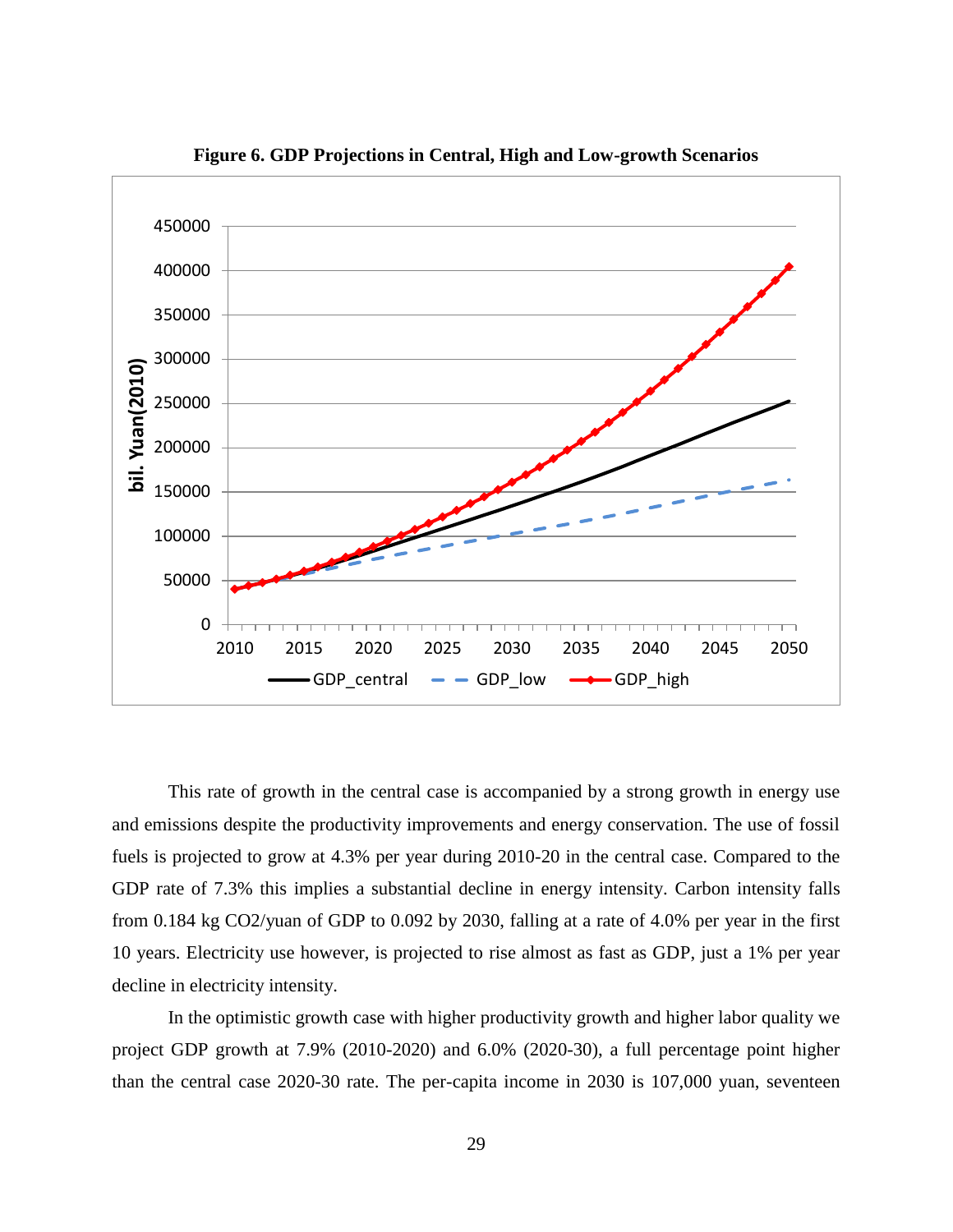percent higher than in the central case. With the higher productivity growth the fall in CO2 intensity is even greater; by 2030 it is 0.089 kg CO2/yuan compared to 0.092 in the central case.

In the pessimistic case the growth rate falls to 3.3% per year during 2020-30 and to 2.3% during 2030-50. In this case per capita incomes are 51,000 yuan in 2020 and 70,000 in 2030, or 19,500 PPP2005\$. This still means that China would enter the high-income club as currently defined by the World Bank by the mid-2030s. The investment share of GDP falls faster than in the base case, leading to lower growth of construction services and building materials. Such a shift leads to lower energy growth compared to the base case: (i) lower consumption of all goods due to lower incomes, (ii) a slower growth of automobiles which has an income elastic demand, (iii) a smaller share of output going to energy intensive goods such as cement and steel. These trends mean a lower rate of growth of pollutant emissions and GHG emissions, however, the slower productivity trends mean a small rise in the emission intensity. CO2 intensity by 2020 is 0.126 kg/yuan compared to 0.123 in the central case, and 0.098 versus 0.092 by 2030.

#### **5. Low-carbon policy scenarios**

While there have been a lot of discussions of carbon reduction proposals in China there is no consensus plan that command wide support. That is, there is not yet an agreement about the timing and magnitude of the reduction, and the policy instruments to be used to achieve such reduction targets. The specification of the kind of target is itself very significant, whether it is in terms of absolute number of tons of CO2-equivalent, or in terms of carbon-intensity (emissions per unit GDP), or in terms of emissions per capita.

Given the range of growth scenarios discussed in the previous section it would be more appropriate to consider the carbon reduction in terms of intensity. A hard target like "x tons of CO2 by 2030" is much easier to meet in the low growth scenario compared to the optimistic case.

To illustrate the economic impact, we consider a substantial, but not overly ambitious, carbon emission reduction scenario for each of the three growth cases. In the central growth case, our carbon policy leads to a 13% reduction in the carbon intensity by 2030, and a 40% reduction by 2050. This goal still results in an increase in the carbon emissions, peaking around 2030 at 12 billion tons of CO2. In contrast, the "450 Scenario" in the International Energy Agency projections (IEA 2013) has a very ambitious target that would reduce world emissions from 38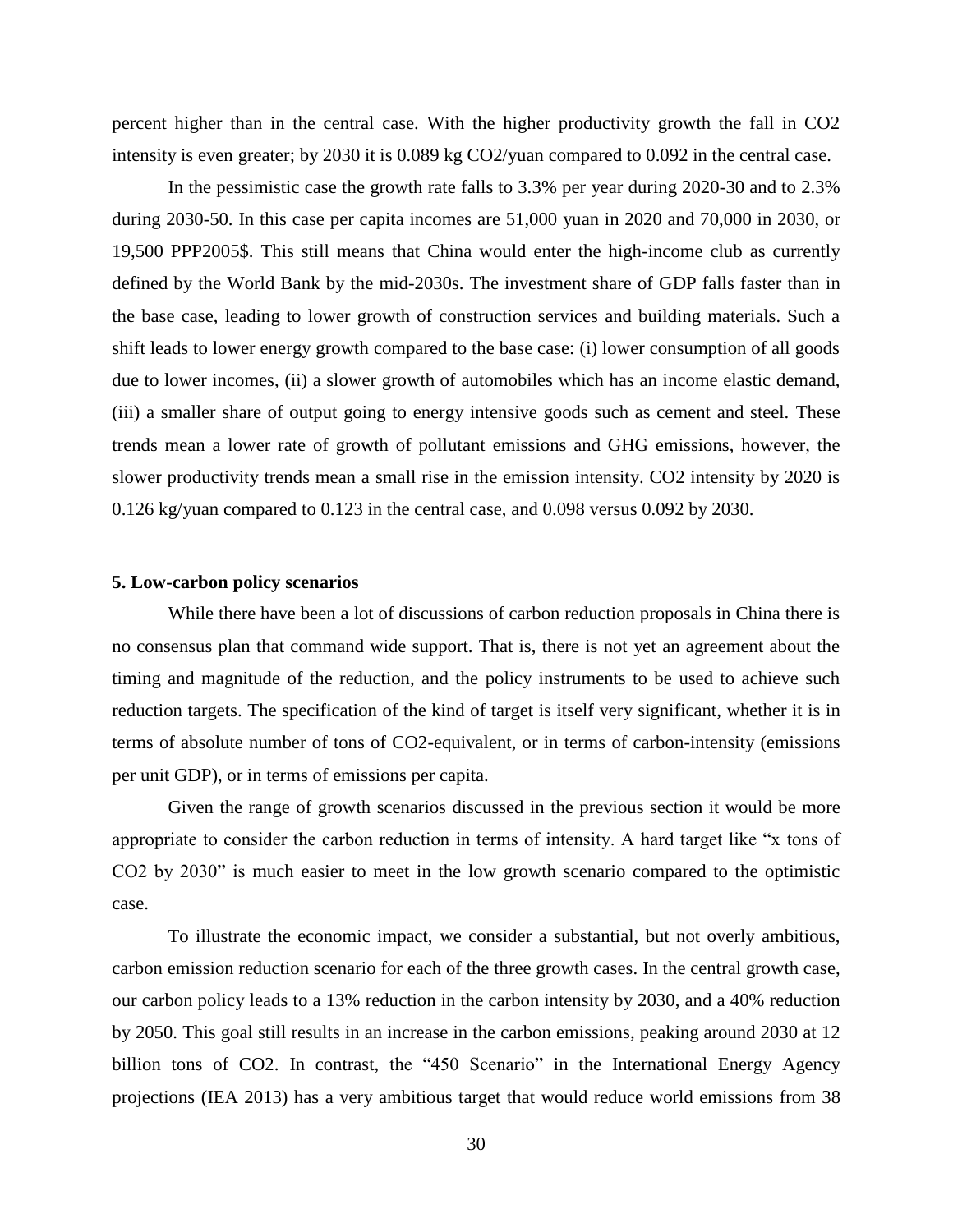Gt in 2035 in the "New Policy" Scenario to 22 Gt. For China, the projected contribution to this global reduction requires a decline in the CO2 intensity (tons of CO2 per unit GDP) from 1.03 in 2010 to 0.18 by 2035 (IEA 2013, Figure 1.17).

|                                       | Central case |          |         |          | Pessimistic case |         |          | <b>Optimistic Growth</b> |           |  |
|---------------------------------------|--------------|----------|---------|----------|------------------|---------|----------|--------------------------|-----------|--|
|                                       | 2020         | 2030     | 2050    | 2020     | 2030             | 2050    | 2020     | 2030                     | 2050      |  |
| GDP (% change)                        | $-.02%$      | $-.06\%$ | $-.48%$ | $-.02%$  | $-.03%$          | $-.28%$ | $-.03%$  | $-.07%$                  | $-0.72\%$ |  |
| $CO2$ (% change)<br>CO2 intensity (%) | $-4.6%$      | $-13%$   | $-42%$  | $-4.4%$  | $-11\%$          | $-36%$  | $-4.7\%$ | $-14%$                   | $-48%$    |  |
| change)<br>Carbon price               | $-4.6%$      | $-13%$   | $-41%$  | $-4.4\%$ | $-11\%$          | $-36\%$ | $-4.7\%$ | $-14%$                   | $-47%$    |  |
| (yuan/ton CO2)                        | 11.2         | 22.7     | 67.5    | 11.2     | 22.9             | 68.6    | 11.2     | 22.5                     | 66.3      |  |
| Carbon tax revenue<br>/GDP            | 0.25%        | 0.54%    | 1.1%    | 0.24%    | 0.49%            | 1.0%    | 0.25%    | 0.57%                    | 1.1%      |  |

**Table 6. Carbon emission reduction scenarios versus no-policy Central case**

To achieve these steadily rising reductions we introduce a corresponding rising path of carbon taxes into our model where all users of fossil fuels have to pay the tax. The revenues from this new tax are used to cut all existing tax rates proportionately. We simulated the model three more times, once for each growth scenario with the carbon tax.. The aggregate results are reported in Table 6 and the industry results in Table 7, while Figure 7 plots the change in carbon intensity.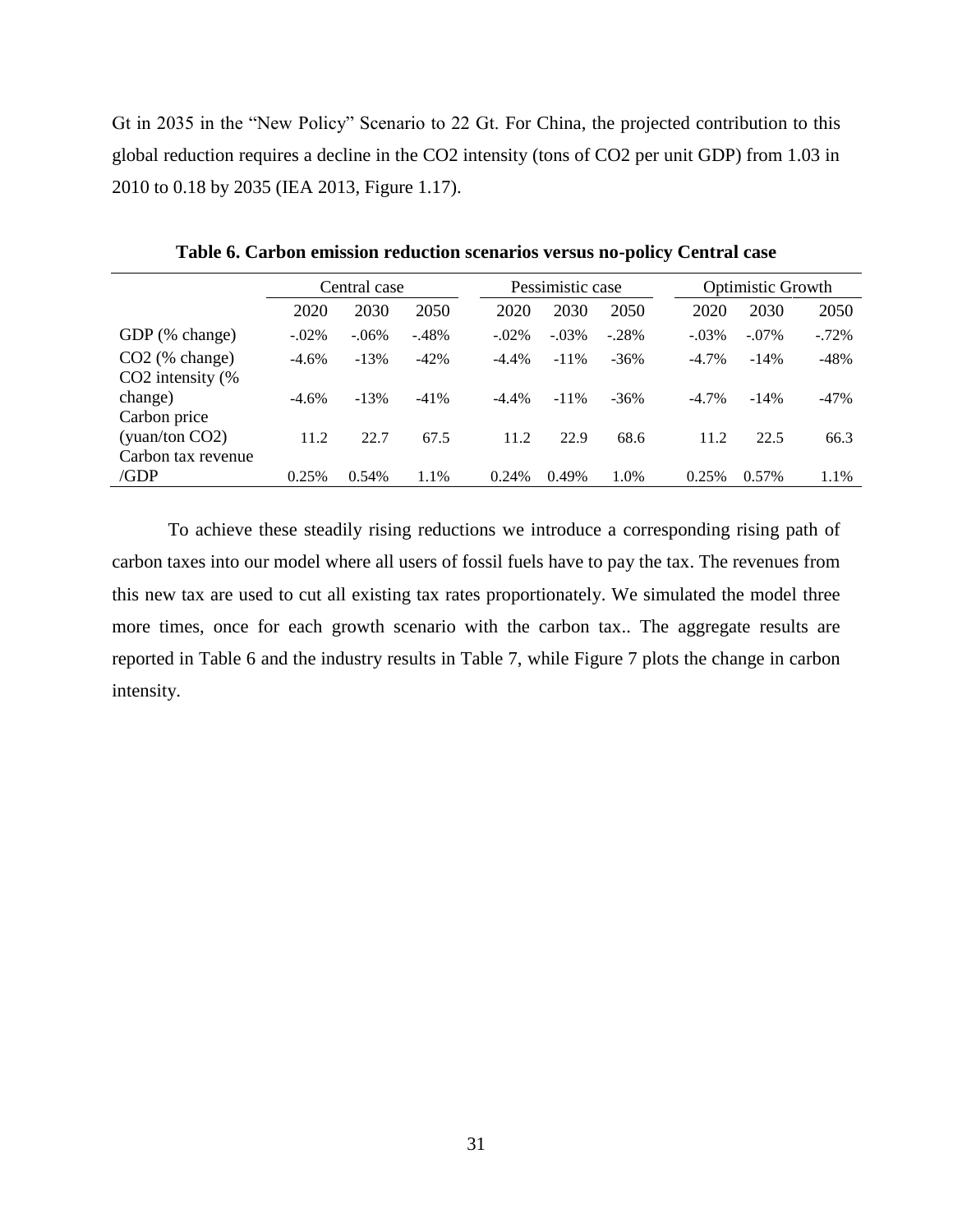|                               | Central case       |                   |                    | Pessimistic case  |                    | Optimistic case   |  |  |
|-------------------------------|--------------------|-------------------|--------------------|-------------------|--------------------|-------------------|--|--|
|                               | Change<br>in Price | Change<br>in Qty. | Change<br>in Price | Change<br>in Qty. | Change<br>in Price | Change<br>in Qty. |  |  |
| Agriculture                   | 0.0%               | 0.0%              | 0.0%               | 0.0%              | 0.0%               | $0.0\%$           |  |  |
| Coal mining                   | 5.5%               | $-6.1%$           | 5.2%               | $-5.8\%$          | 5.6%               | $-6.2%$           |  |  |
| Crude petroleum mining        | 0.4%               | $-0.6%$           | 0.4%               | $-0.5\%$          | 0.4%               | $-0.6%$           |  |  |
| Natural Gas Mining            | 1.3%               | $-1.4%$           | 1.3%               | $-1.3%$           | 1.3%               | $-1.4%$           |  |  |
| Nonenergy mining              | 0.1%               | $-0.4%$           | 0.1%               | $-0.4%$           | 0.1%               | $-0.4%$           |  |  |
| Food products, tobacco        | 0.0%               | 0.1%              | 0.0%               | 0.1%              | 0.0%               | 0.1%              |  |  |
| Textile goods                 | 0.1%               | $-0.2%$           | 0.1%               | $-0.2%$           | 0.1%               | $-0.2%$           |  |  |
| Apparel, leather              | 0.0%               | $-0.1%$           | 0.0%               | $-0.1%$           | 0.0%               | $-0.1%$           |  |  |
| Sawmills and furniture        | 0.1%               | $-0.1%$           | 0.1%               | $-0.1%$           | 0.1%               | $-0.1%$           |  |  |
| Paper products, printing      | 0.1%               | $-0.1%$           | 0.1%               | $-0.1%$           | 0.1%               | $-0.1%$           |  |  |
| Petroleum refining, coking    | 0.5%               | $-0.6%$           | 0.4%               | $-0.6%$           | 0.5%               | $-0.6%$           |  |  |
| Chemical                      | 0.3%               | $-0.3%$           | 0.3%               | $-0.3%$           | 0.3%               | $-0.3%$           |  |  |
| Nonmetal mineral products     | 0.5%               | $-0.5%$           | 0.4%               | $-0.4%$           | 0.5%               | $-0.5%$           |  |  |
| Metals smelting               | 0.3%               | $-0.4%$           | 0.2%               | $-0.4%$           | 0.3%               | $-0.4%$           |  |  |
| Metal products                | 0.1%               | $-0.3%$           | 0.1%               | $-0.3%$           | 0.2%               | $-0.3%$           |  |  |
| Machinery and equipment       | 0.1%               | $-0.2%$           | 0.1%               | $-0.2%$           | 0.1%               | $-0.2%$           |  |  |
| Transport equipment           | 0.0%               | 0.0%              | 0.0%               | 0.0%              | 0.0%               | $0.0\%$           |  |  |
| Electrical machinery          | 0.0%               | $-0.2%$           | 0.0%               | $-0.2%$           | 0.0%               | $-0.2%$           |  |  |
| Electronic & telecom. equip   | $-0.1%$            | $-0.1%$           | $-0.1%$            | $-0.1%$           | $-0.1%$            | 0.0%              |  |  |
| Instruments                   | $-0.1%$            | $-0.2%$           | $-0.1%$            | $-0.2%$           | $-0.1%$            | $-0.2%$           |  |  |
| Other manufacturing           | 0.1%               | $-0.2%$           | 0.1%               | $-0.2%$           | 0.1%               | $-0.2%$           |  |  |
| Electricity, steam, hot water | 1.1%               | $-1.3%$           | 1.1%               | $-1.3%$           | 1.1%               | $-1.4%$           |  |  |
| Gas production and supply     | 0.7%               | $-0.8%$           | 0.7%               | $-0.7\%$          | 0.7%               | $-0.8%$           |  |  |
| Construction                  | 0.1%               | 0.0%              | 0.1%               | 0.0%              | 0.1%               | $0.0\%$           |  |  |
| Transportation                | 0.0%               | $-0.2%$           | 0.0%               | $-0.1%$           | $0.0\%$            | $-0.2%$           |  |  |
| Communications                | 0.0%               | 0.0%              | 0.0%               | 0.0%              | 0.0%               | 0.0%              |  |  |
| Trade                         | $-0.1%$            | 0.1%              | $-0.1%$            | 0.1%              | $-0.1%$            | 0.1%              |  |  |
| Accomodation & Food           | 0.0%               | 0.0%              | $0.0\%$            | $0.0\%$           | 0.0%               | $0.0\%$           |  |  |
| Finance and insurance         | $-0.1%$            | 0.0%              | $-0.1%$            | 0.0%              | $-0.1%$            | 0.0%              |  |  |
| Real estate                   | 0.0%               | 0.1%              | 0.0%               | 0.1%              | 0.0%               | 0.1%              |  |  |
| <b>Business services</b>      | $-0.1%$            | $-0.1%$           | $-0.1%$            | $-0.1%$           | $-0.1%$            | $-0.1%$           |  |  |
| Other Services                | 0.0%               | 0.0%              | 0.0%               | 0.0%              | 0.0%               | 0.0%              |  |  |
| Public administration         | 0.0%               | 0.0%              | 0.0%               | 0.0%              | 0.0%               | 0.0%              |  |  |

**Table 7. Industry effects of carbon taxes in 2020.**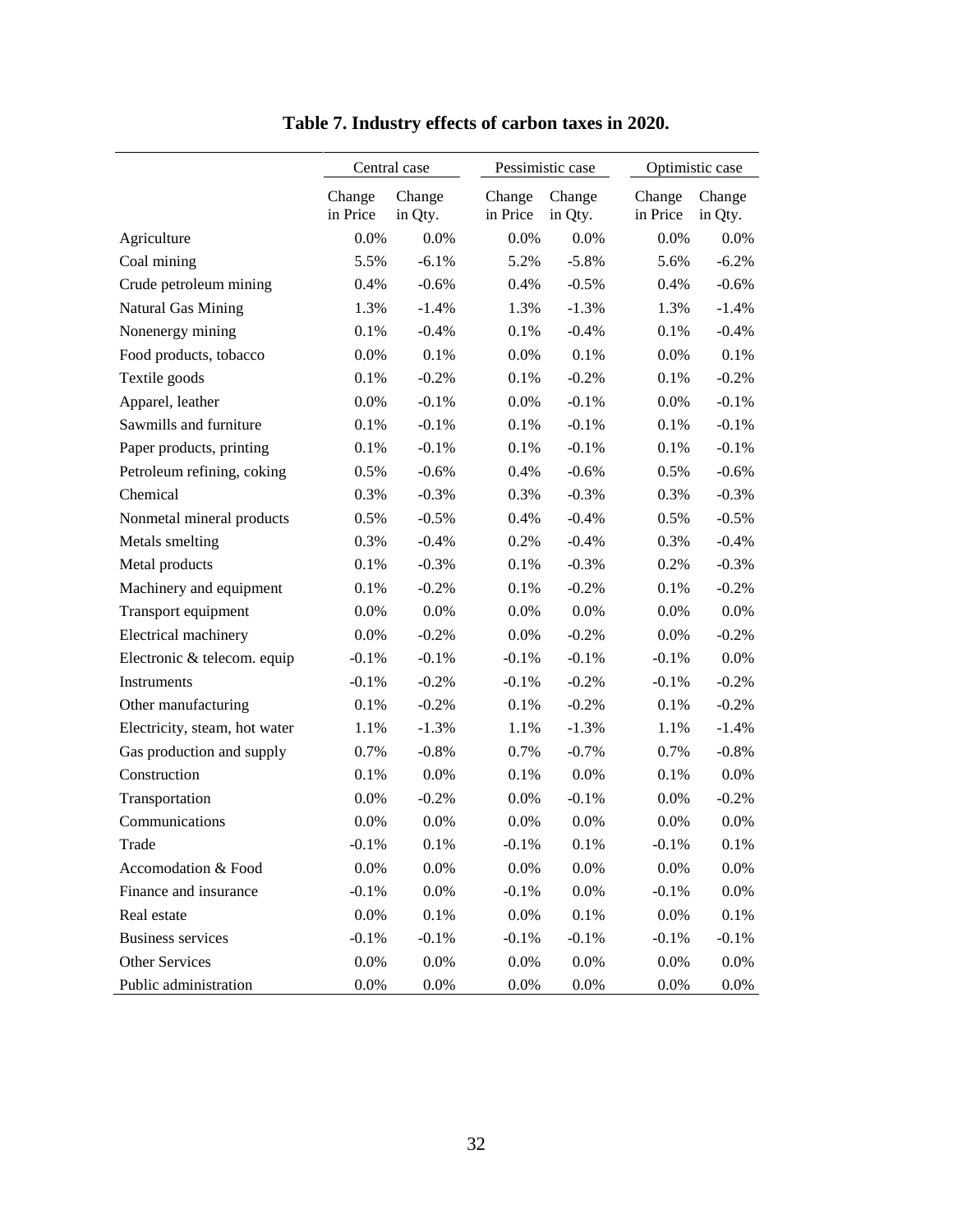![](_page_32_Figure_0.jpeg)

**Figure 7. Reduction in CO2 Intensity Relative to No-Policy Central Case**

In the Central case CO2 emissions are required to fall by 4.6% in 2020 compared to the no policy base case, to achieve this reduction the carbon tax rate is a modest 11 yuan/ton of CO2 (in 2010 yuan), resulting in the price of coal being 5.5% higher than in the base case. The revenue from this carbon tax comes to 0.25% of GDP, or 1.2% of total government tax revenues. By 2030 the carbon tax rises to 0.54% of GDP (2.5% of total government revenue) to achieve the 13% reduction in CO2 emissions. The CO2 emissions will peak at about 11.8 billion tons around 2030, and then decline gradually to 11.2 billion in 2050. This increase in the price of coal raises the price of electricity significantly, and the prices of energy intensive goods (Chemical, Metals, Nonmetal mineral products) rise relative to the cleaner commodities such as Apparel and Services.

The rise in the price of energy intensive goods as a result of the carbon tax changes the pattern of production as shown in Table 7; coal and electricity output falls significantly while there is an expansion of some of the cleaner service industries (e.g. Trade and Real Estate). These price changes lead to a reduction in investment and thus a lower stock of capital over time.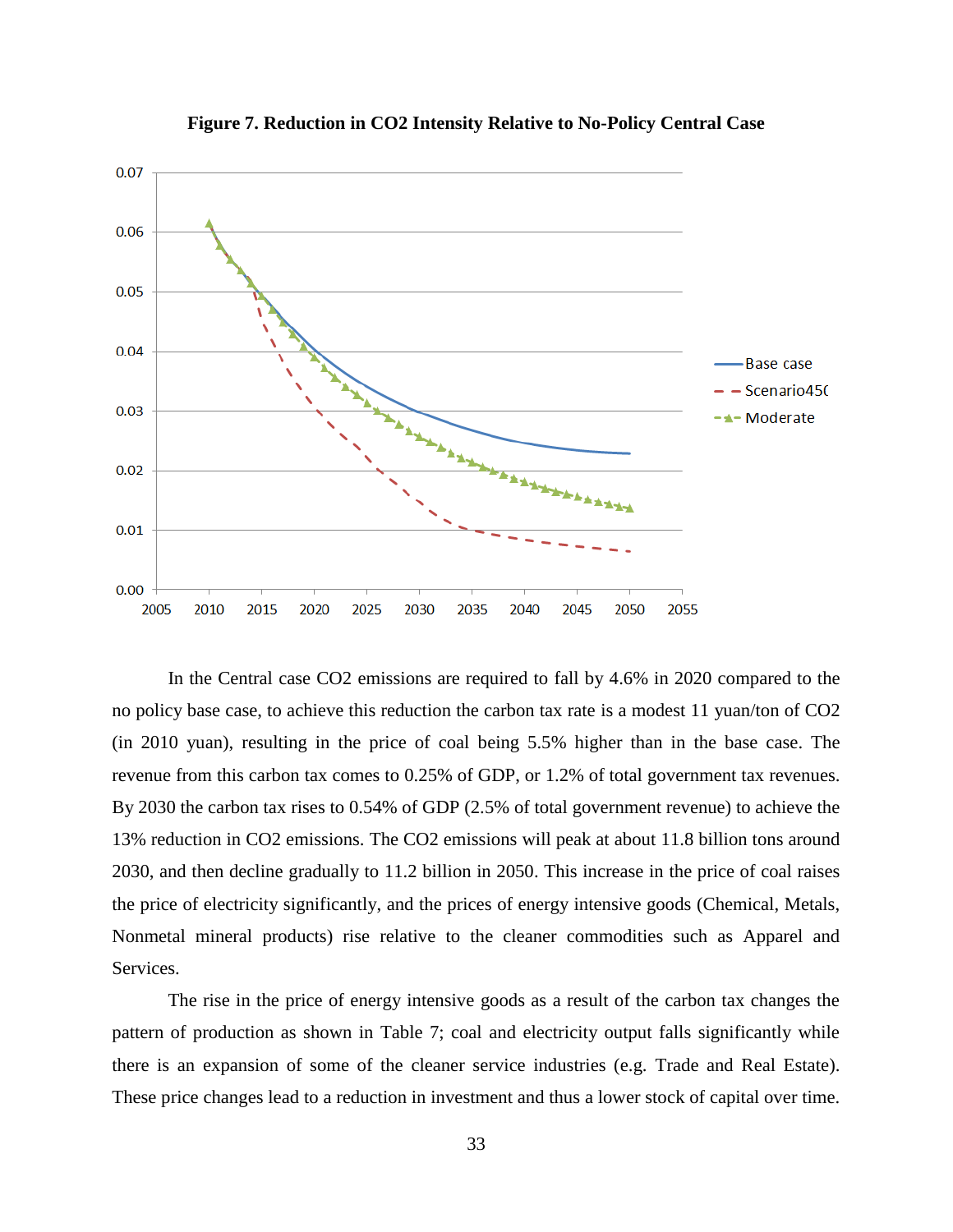This reduces aggregate GDP slightly, by 2020 GDP is 0.02% lower than in the base case, and 0.06% lower by 2030.

In the pessimistic growth case, the carbon reductions are much smaller in absolute terms but the fall in carbon intensity is similar. In 2020 the CO2 price is 11.2 yuan per ton, the same as in the central growth case. , By 2030 the carbon tax revenue is only 0.49% of GDP compared to 0.54% in the Central case. The lower fossil fuel prices in the Pessimistic carbon policy case lead to a smaller change in the output of coal and other energy-intensive goods and a smaller change in GDP compared to the Central case.

In the high growth Optimistic case where there is higher productivity growth (i.e. a faster improvement in energy per unit output) the similar carbon prices generate a bigger decline in carbon intensity. By 2030, the carbon tax of 22.5yuan/ton (compared to 22.7 in the Central policy case), generates a reduction in the intensity of 13.7 percent (compared to 12.8 percent). By 2050 the reduction in intensity is 47 percent compared to a 41 percent reduction in the Central policy case. However, these changes in a more productive growth case means a bigger fall in GDP, -0.72 percent in 2050, compared to -0.48 percent in the Central case.

While there is a GDP cost, and a reduction in consumption, to achieving a carbon emission reduction, we should note that the costs are modest in aggregate terms. There are sharp reductions in the output of specific industries but the fall in overall GDP is less than 1%. One factor contributing to this modest fall in material welfare is the use of the carbon tax revenues to reduce existing taxes. Cao, Ho and Jorgenson (2013) shows how alternative uses of these revenues may result in higher costs.

## **6. Conclusion**

Long term projections of the economy are subject to many sources of uncertainty. They are almost certainly forgotten 20 years after they are made. We have discussed when it is important to get them right, and when it is less so. If we are aiming for a target set in absolute tons of CO2-equivalent then it makes a big difference if the growth rate is 7 percent or 4 percent per year. If we are aiming at an intensity target then it is probably of less importance to be very certain of the growth forecast. One exception to this is when the sources of high economic growth are also the sources of new ideas and innovation in dealing with environmental problems.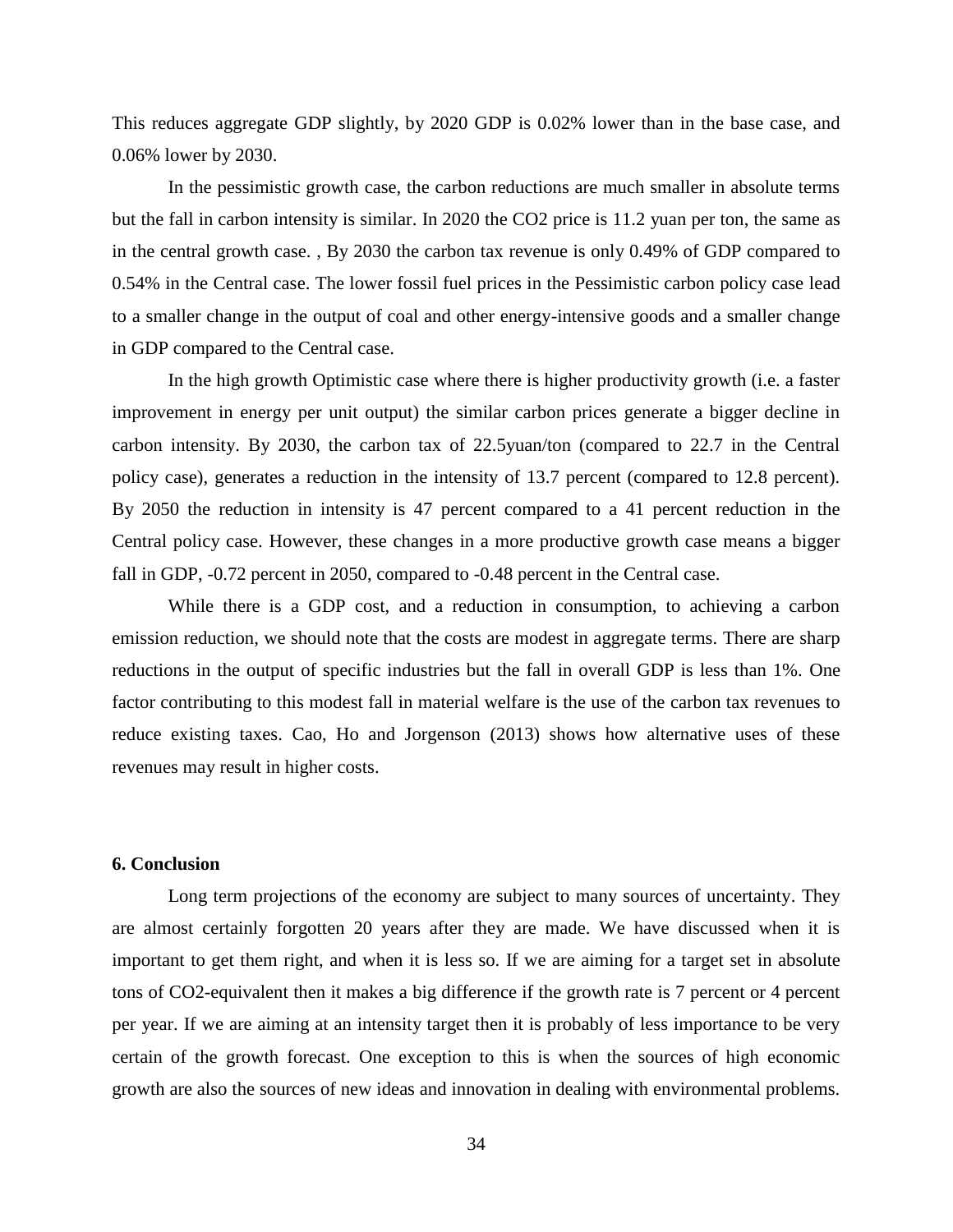That is, if growth is driven by clever new ideas then those clever people may also be coming up with clean energy ideas. In that case one has the best of both worlds of rising incomes and improving environmental protection.

Climate risks are, unfortunately, related to absolute concentration, not to emissions per unit GDP. This means we have to devote more effort to reducing risks by reducing emissions when output is rising faster. However, the very nature of this issue makes it easier to solve, the richer society gets, the easier it should be to devote more resources to environmental protection. At 7 percent annual growth, allocating 1% of GDP to energy efficiency and development of renewables is much easier than at 3 percent growth.

Our simulations indicate a modest cost to reducing CO2 emissions if we use a carbon price and recycle the revenues by reducing existing taxes. Many other studies, for China and other countries, have also come to the same conclusion – efficient market mechanisms would encourage a decentralized search for low-carbon technologies and energy efficiency and result in a small cost to welfare (e.g., Paltsev et al. 2007 estimate of welfare cost between 0.5% and 2%, and Nordhaus 2010 estimates 1 to 1.5% of national income to meet the 2°C goal). While a broader consideration of equity, uncertainty and political constraints require a more sophisticated analysis of policy instruments (taxes, subsidies, performance standards, etc.), analysis such as Goulder and Parry (2008) provide a framework for efficient policy design. China's rapid improvement in incomes justifies a greater effort at reducing local and global pollution.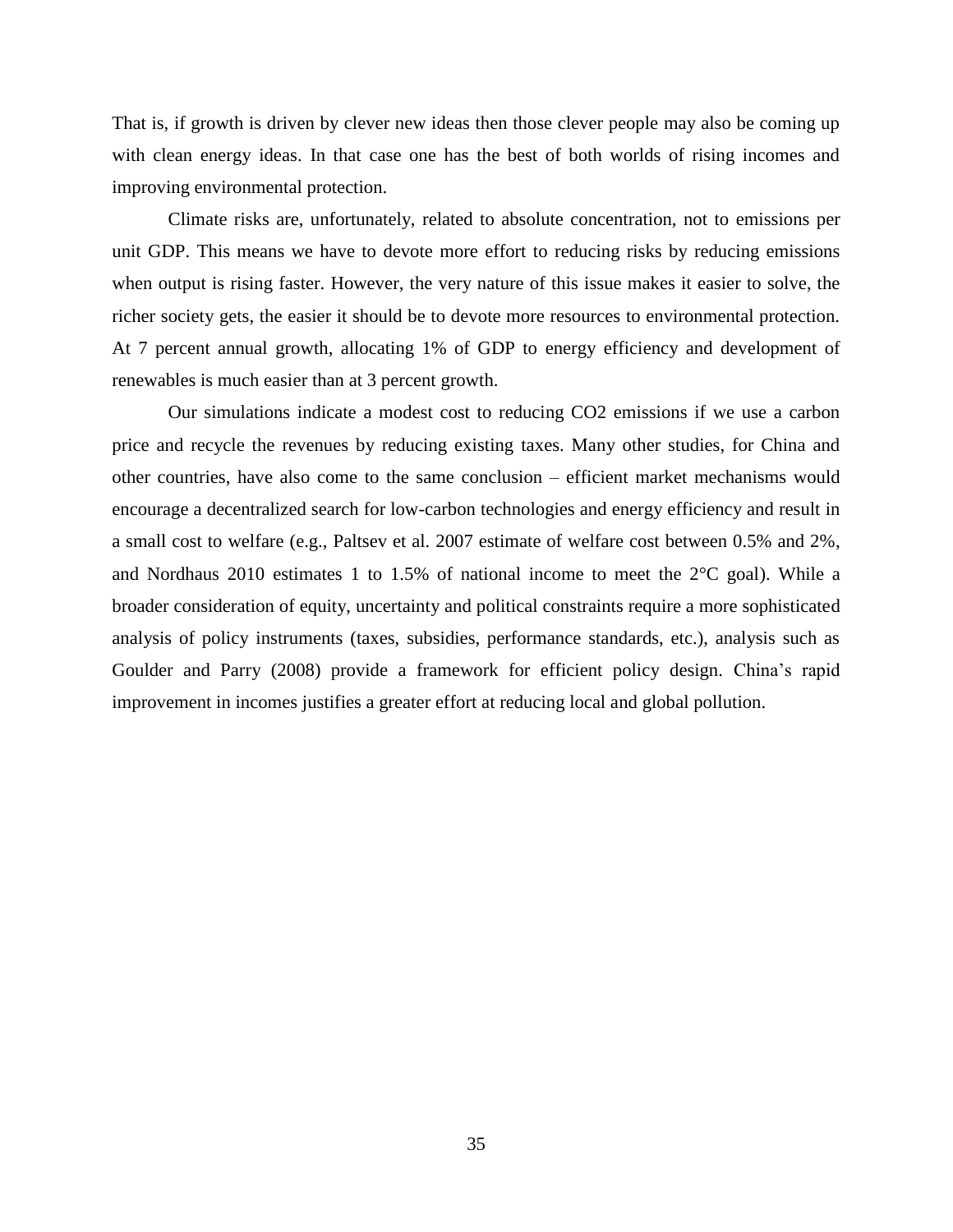Appendix. A multi-sector growth model of China.

To analyze the impact of energy and environmental policies on economic growth we use a dynamic multi-sector model of the Chinese economy. The model is described in detail in Cao, Ho and Jorgenson (2013, Appendix A), and is summarized here. In this model, economic growth is driven by labor force growth, capital accumulation, growth in total factor productivity and reallocation of production factors across sectors. It is a "dynamic recursive" model, meaning that investment (capital accumulation) is driven by exogenously specified saving rates, in contrast to "intertemporal general equilibrium" models where saving rates are endogenously determined within the model. It is a general equilibrium model where prices adjust to equate demand and supply in each commodity and factor market.

The production side of the economy is divided into the 33 industries listed in Table 4. Total supply comes from the output of these domestic industries and imports. Production in each industry is characterized by constant returns to scale, so that output in a given period expands in proportion to inputs. Energy intensity for each industry (energy use per unit output) is a function of input prices and an intensity parameter that is projected to change over time. The change in the externally specified energy intensity parameter is often called the "autonomous energy efficiency improvement (AEEI)". For the U.S. there is a long time series of data on energy use and prices on a consistent classification, and Jorgenson et al. (2013) were able to estimate such an energy intensity function and rate of AEEI for their model of the U.S using 50 years of data.

However, for China, such a long consistent time series is not available. Instead, we project the energy intensity parameter for each industry using input-output tables from China and the U.S. More specifically, the parameter is projected such that the share of energy in total costs for each industry gradually resembles the share in the U.S. in 1997 (i.e. the shares fall from the higher levels in the 2007 Chinese input-output table to the lower shares in the U.S. over a 40 year period). The same procedure is used to project the contributions of coal, oil, gas and electricity to total energy use, except that we recognize that the share of coal will likely continue to be higher in China than in the U.S in 1997. The estimates of total factor productivity growth (TFP) at the industry level and at the aggregate level are quite mixed as noted in Table 2. Cao et al. (2009) estimate TFP growth between -1.5% (Petroleum Refining) to 5.6% (Electrical Machinery) per year for the manufacturing industries over the period 1982-2000. Wu (2007)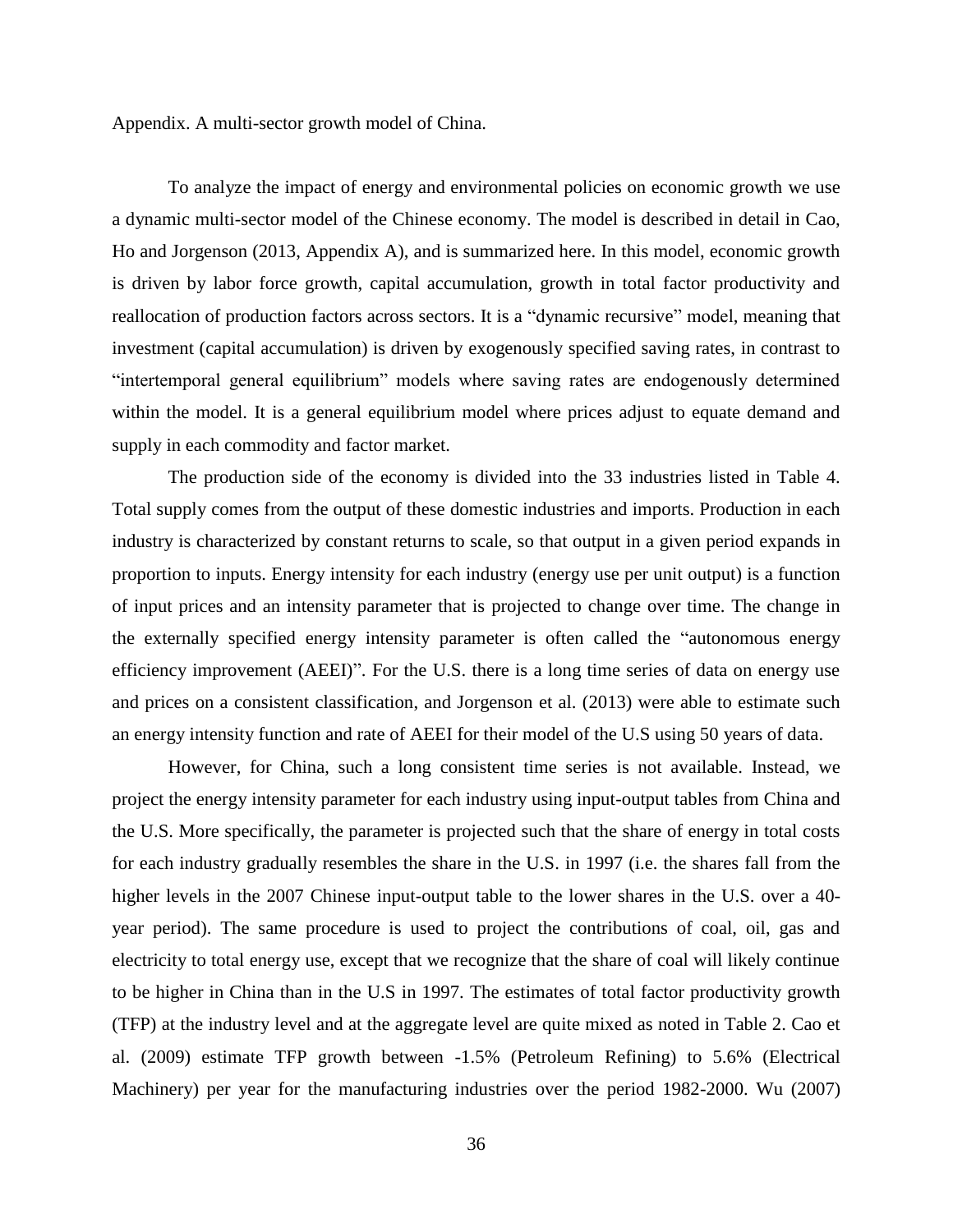estimates for manufacturing TFP growth during 1993-2005 are generally much higher, e.g. 12.8% (Electrical Machinery), 10.8% (Instruments). TFP growth for each industry in China is projected to match the current high growth rate of about 3 percent per year before tapering off.

On the demand side, total demand consists of intermediate demand as well as final demand from households, government, investment and exports. The parameters of the household consumption function are projected to change to capture the rising share allocated to automobile, gasoline and electricity consumption. The rapidly rising share of exports and its changing composition are also projected exogenously. An interesting trend is that exports of energy- and pollution-intensive goods (petroleum products, chemicals, primary metals and non-metallic mineral products), derived from the Chinese benchmark input-output tables, actually fell from 13.5 percent of total exports in 1992 to 10.7 percent in 2002。 The pollution intensity of Chinese exports is discussed in greater detail in Dean and Lovely (2008).

The environmental module incorporates the first five steps of the pollution impact pathway described in the third section, including the emission coefficients for coal, oil and gas for each industry, the intake fractions, dose-response coefficients, and valuations of health effects.

The model was calibrated to the 2010 input-output table, with aggregate data on the quantity of coal, crude oil, natural gas and electricity coming from the *China Statistical Yearbook* and *China Energy Statistical Yearbook*, and industry level TSP and SO<sub>2</sub> emissions coming from the *China Environment Yearbook*. Estimates of  $NO<sub>x</sub>$  emissions are from the transportation sector come from Wang et al. (2007). Estimates of CO2 emissions are from China Energy Data book  $v8.0^{19}$ .

<sup>19</sup> http://china.lbl.gov/research-areas/china-energy-databook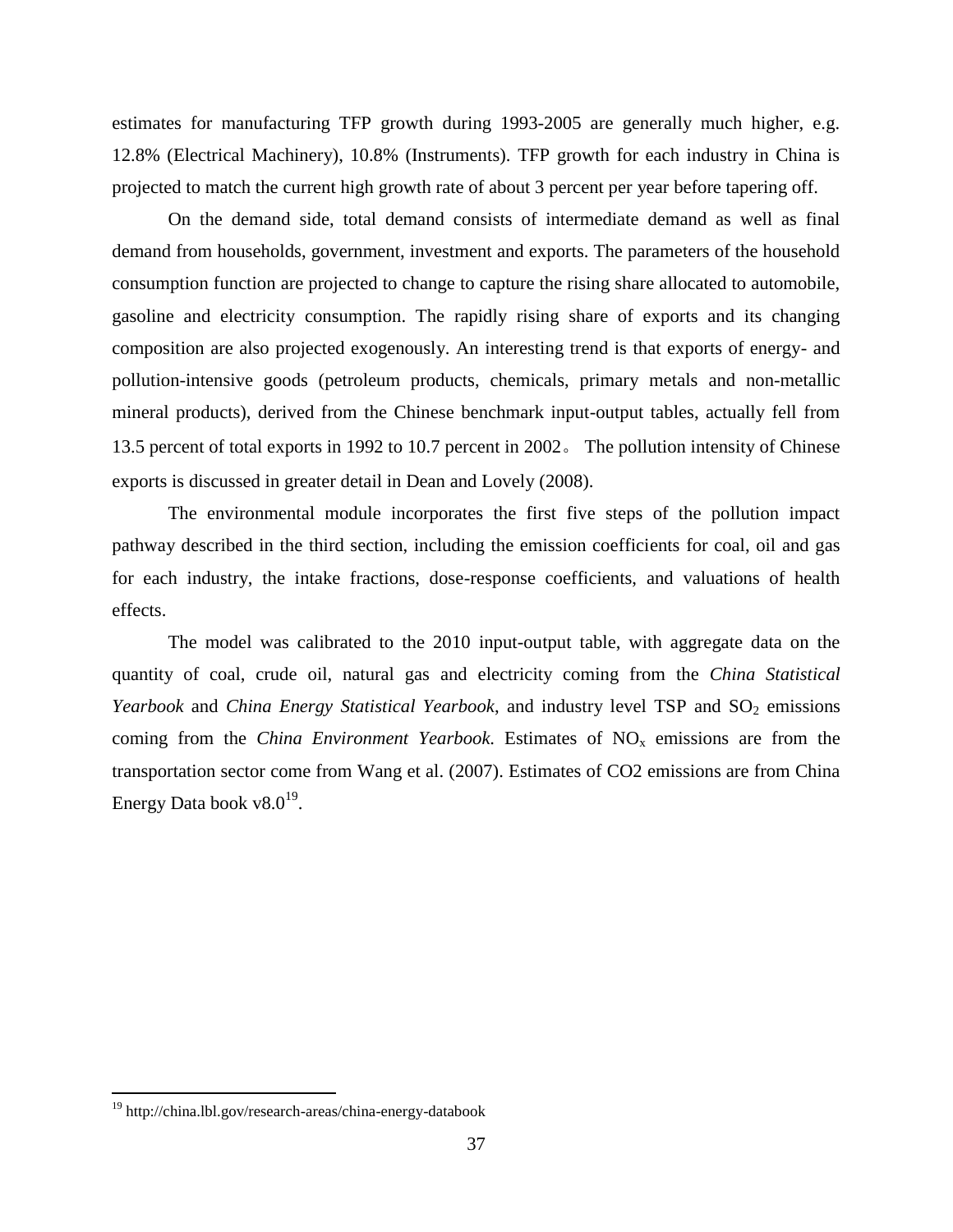References

- Brandt, Loren and Xiaodong Zhu. 2010. Accounting for China's Growth. Institute for the Study of Labor (IZA) Bonn, Discussion Paper 4764.
- Cai, Fang. 2010. "Demographic transition, demographic dividend, and Lewis turning point in China", *China Economic Journal*, 3:2, 107-119.
- Cao, Jing, Mun Ho, Dale Jorgenson, Ruoen Ren, Linlin Sun, Ximing Yue. 2009. "Industrial and Aggregate Measures of Productivity Growth in China, 1982-2000," *The Review of Income and Wealth*, 55(s1):485-513, July.
- Cao, Jing, Mun S. Ho and Dale Jorgenson. 2013. "The Economics of Environmental Policy in China" in Chris Nielsen and Mun Ho (eds.) *Clearer Skies over China: Reconciling Air Quality, Climate and Economic Goals*, MIT Press, Cambridge, MA.
- Chen, Shiyi, Gary Jefferson and Jun Zhang. 2011. "Structural change, productivity growth and industrial transformation in China," *China Economic Review*, 22:133-150.
- Chen, Changsheng and Jianwu He, 2014, "A 10 year Outlook: Drop in Potential Growth Rate & New Start of Economic Success", in Liu Shijin et al. (ed.), "China's Next Decade: Rebuilding Economic Momentum & Balance," CLSA BOOKS, 2014.
- Chow, Gregory and Kui-Wai Li, "China's economic growth: 1952-2010," *Economic Development and Cultural Change*, Vol. 51, 247-256, 2002.
- Conference Board. 2014. Global Economic Outlook 2014. May. Available at <https://www.conference-board.org/data/globaloutlook/>
- Durlauf, Steven, Paul Johnson, Jonathan Temple. 2005. "Growth Econometrics" in *Handbook of Economic Growth*, P. Aghion and S. Durlauf (eds.), Volume 1A, North-Holland, 555- 677.
- Eichengreen, Barry, Donghyun Park and Kwanho Shin. 2011. "When Fast Growing Economies Slowdown: International and Implications for China," National Bureau of Economic Research, Working Paper 16919, Cambridge, MA.
- Eichengreen, Barry, Donghyun Park and Kwanho Shin. 2013. "Growth Slowdowns Redux: New Evidence on the Middle-Income Trap," National Bureau of Economic Research, Working Paper 18673, Cambridge, MA.
- Elson, Anthony. 2006. "The Economic Growth of East Asia and Latin America in Comparative Perspective," *World Economics*, 7(2), 97-114.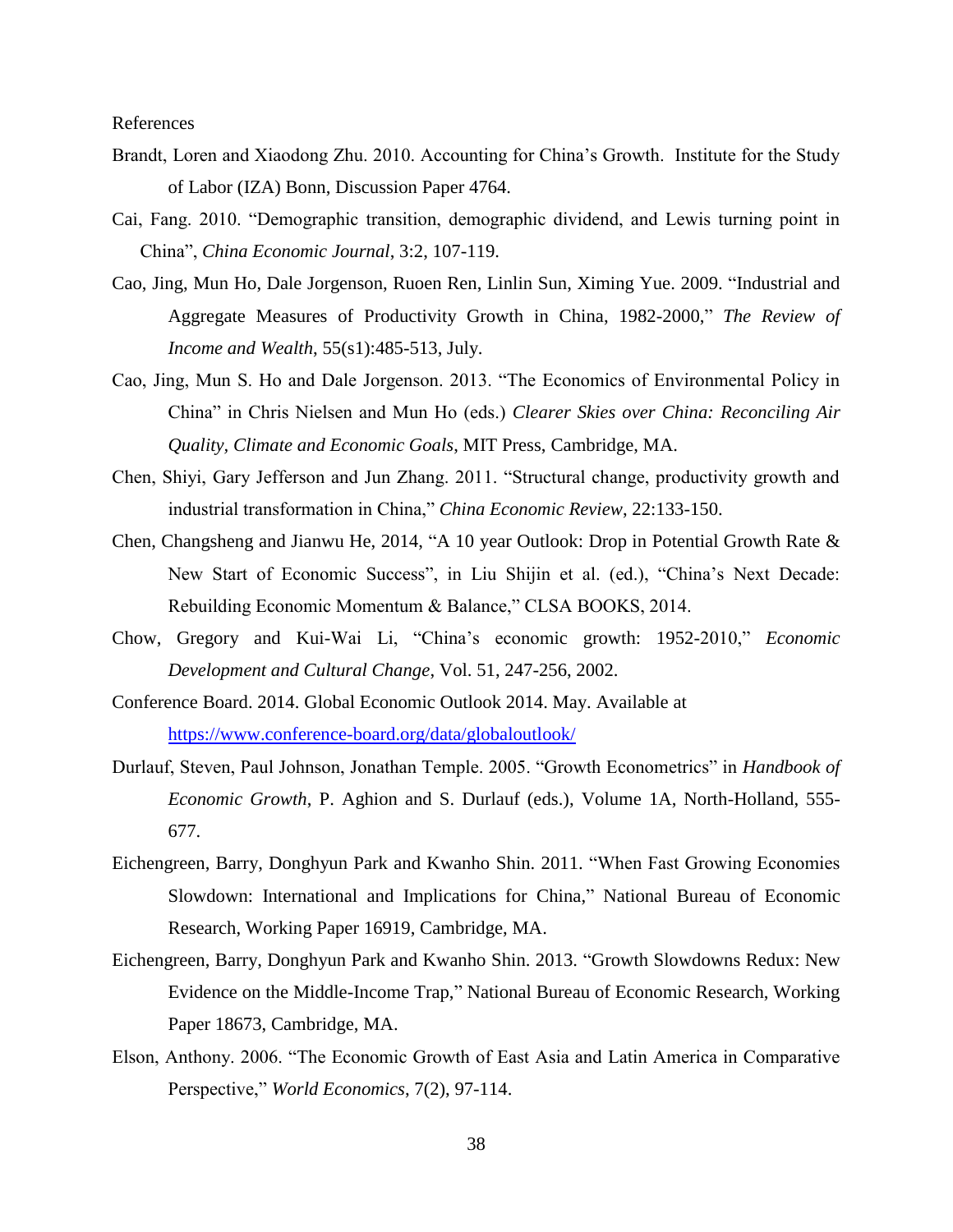- Financial Times. 2013. "Justin Lin criticizes China growth pessimists," July 29, on the web at [http://www.ft.com/intl/cms/s/0/3e62c9de-f83e-11e2-b4c4-](http://www.ft.com/intl/cms/s/0/3e62c9de-f83e-11e2-b4c4-0144feabdc0.html#axzz38pDAYDGc) [0144feabdc0.html#axzz38pDAYDGc](http://www.ft.com/intl/cms/s/0/3e62c9de-f83e-11e2-b4c4-0144feabdc0.html#axzz38pDAYDGc)
- Gill, Indermit and Homi Kharas. 2007. *An East Asian Renaissance: Ideas for Economic Growth*. The World Bank, Washington, DC.
- Goulder, Lawrence and Ian Parry. 2008. "Instrument Choice in Environmental Policy," Resources for the Future Discussion Paper 08-07.
- Hausmann, Ricardo, Lant Pritchett and Dani Rodrik. 2005. "Growth Accelerations," *Journal of Economic Growth* 10, pp.303-329.
- Ho, Mun and Zhongmin Wang. 2014. Green Growth (in China): A Literature Review. *Resources for the Future Discussion Paper* 14-22, Washington, DC.
- International Energy Agency (IEA) 2013. *Redrawing the Energy-Climate Map*. World Energy Outlook Special Report. IEA, Paris.
- Islam, Nazrul, Erbiao Dai and Hiroshi Sakamoto. 2006. "Role of TFP in China's Growth", *Asian Economic Journal*, 20(2):127-159.
- Jorgenson, Dale, Richard Goettle, Mun Ho and Peter Wilcoxen. 2013. *Double Dividend: Environmental Taxes and Fiscal Reform in the US*, MIT Press.
- Jorgenson, Dale, Mun Ho and Jon Samuels. 2011. "Information Technology and U.S. Productivity Growth: Evidence from a Prototype Industry Production Account," *Journal of Productivity Analysis,* 36(2):159-175.
- Lee, Jong-Wha and Kiseok Hong. 2010. "Economic Growth in Asia: Determinants and Prospects," Asian Development Bank, Economics Working Paper No. 220.
- Lin, Justin Yifu. 2011. "China and the Global Economy." Remarks at the  $20<sup>th</sup>$  Anniversary of the University of Science and Technology, Hong Kong.
- Maddison, Angus and Harry Wu. 2008. "Measuring China's Economic Performance," *World Economics*, 9(2):1-32.
- Mas, Matilde, and Robert Stehrer, eds. 2012. *Industrial Productivity in Europe.* Northampton, MA, Edward Elgar.
- Nordhaus, William. 2010. "Economic aspects of global warming in a post-Copenhagen environment," Proceedings of the National Academy of Sciences, Economic Sciences, 107(26), 11721-11726.